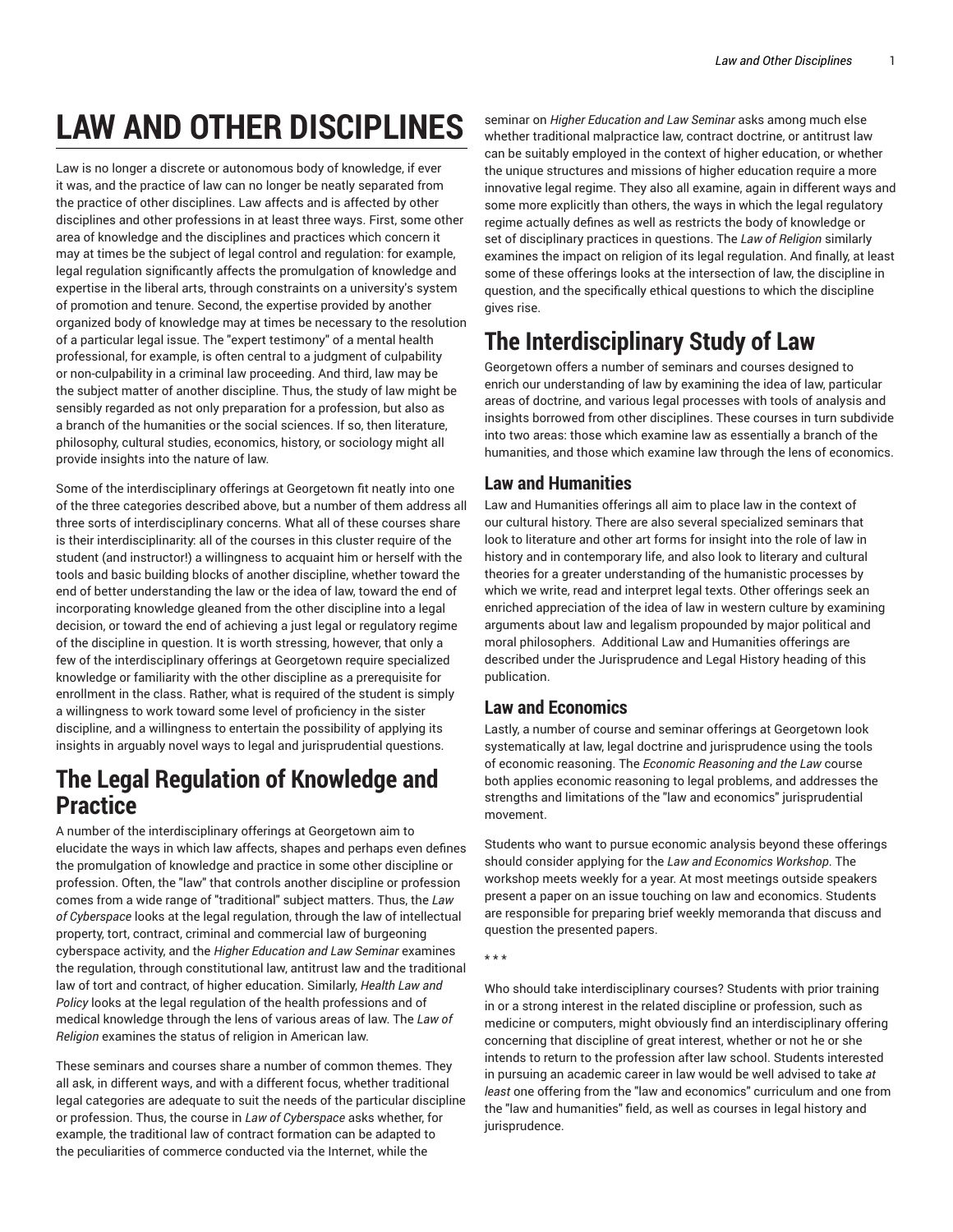Even beyond students with specialized interests or training, or with legal-academic aspirations, however, it is our belief that all students would be well advised to fit at least one interdisciplinary offering, and hopefully more than one, into their curriculum at some point in their legal education, for at least two reasons. First, familiarity with other disciplines is an obvious necessity in some areas of practice. While the smattering of specialized knowledge that comes with one course in law school will obviously not sustain a practice, a lawyer unintimidated by the *prospect* of familiarizing herself with the conceptual tools of other disciplines and professions will have an enhanced ability to use her own legal expertise in a meaningful way, where those disciplines intersect with law. It makes sense to develop the confidence as a student that the requisite level of mastery of another discipline is indeed possible. Second, and independent of particular career aspirations or goals, all lawyers serve or ought to serve both the felt, contingent needs of people who seek legal counsel or are affected by the law's reach, and the more inchoate yearnings of all of us for a just society. The teachings of other disciplines, and particularly the teachings of both the sciences and the humanities, can guide the lawyer in her attempt to provide a service for others, and can give some meaning to her quest for justice through law.

Anyone searching for definitive answers in the humanities or social sciences to the deep questions regarding the meaning of law will no doubt be disappointed. But the systematic study of these questions using the tools and insights of other disciplines can provide a fresh approach and can instill a confidence that the quest is a meaningful one. Equally important, it can acquaint the student with a community of peers who are equally committed to the intellectual work. That community, in turn, is one with whom a lawyer may remain fruitfully engaged through the course of her professional life -- an interaction which, as much as any other professional activity, may provide that life with its less material but more lasting rewards.

Search Law and Other Disciplines Courses (http:// curriculum.law.georgetown.edu/course-search/?cluster=cluster\_20)

#### **LAW 1754 v00 Africana Legal Studies** (http://

curriculum.law.georgetown.edu/course-search/?keyword=LAW %201754%20v00)

J.D. Seminar (cross-listed) | 2-3 credit hours

Western law—like Western religion, Western fashion, Western individualism, and Western education—has been imposed on African people enslavement, colonialism, and imperialism. But the history of African people and their thinking on "law" or rules for social living does not begin with these atrocities. This is the central, initial recognition of "Africana Legal Studies." This seminar focuses on the indigenous African ways of knowing "law" and governance constructs. It will explore the need for application of an Africana Studies lens to legal scholarship, the tenets of Africana Studies, and the contours of Africana Legal Studies. The course will explore a theoretical framework for how to identify and distill precolonial, pre-enslavement ("pre-*Maafa*") ways of knowing law. It will include an examination of how Africana legal frameworks have evolved in the face of Western colonialism, European enslavement, and other externally-imposed social structures and how Western law interrupted and interfered with Africana legal frameworks. From participating in this African-centered exploration of "law," governance, and persistence, students may derive insights and strategies for addressing the issues of today, legal and beyond. The writing requirement offers students an opportunity to write on a topic of their choice pertaining to Africana legal frameworks.

#### **Learning Objectives:**

Students successfully completing this course will be able to (1) identify the Africana Studies conceptual framework, (2) de-center the West in their thinking about "law" and indigenous ways of knowing governance, (3) identify methods for researching and identifying Africana "legal" frameworks, (4) through class readings and discussions, analyze avenues of inquiry surrounding the relationship between Africana "legal" frameworks and other frameworks of governance, and (5) discuss and consider ways that American jurisprudence and statutes interfere(d) and interact(ed) with Africana governance protocols. The primary course evaluation is by the traditional two-draft seminar paper.

**Note:** This seminar requires a paper. J.D. students must register for the 3 credit section of the seminar if they wish to write a paper fulfilling the Upperclass Legal Writing Requirement. The paper requirements of the 2 credit section will not fulfill the J.D. Upperclass Legal Writing Requirement.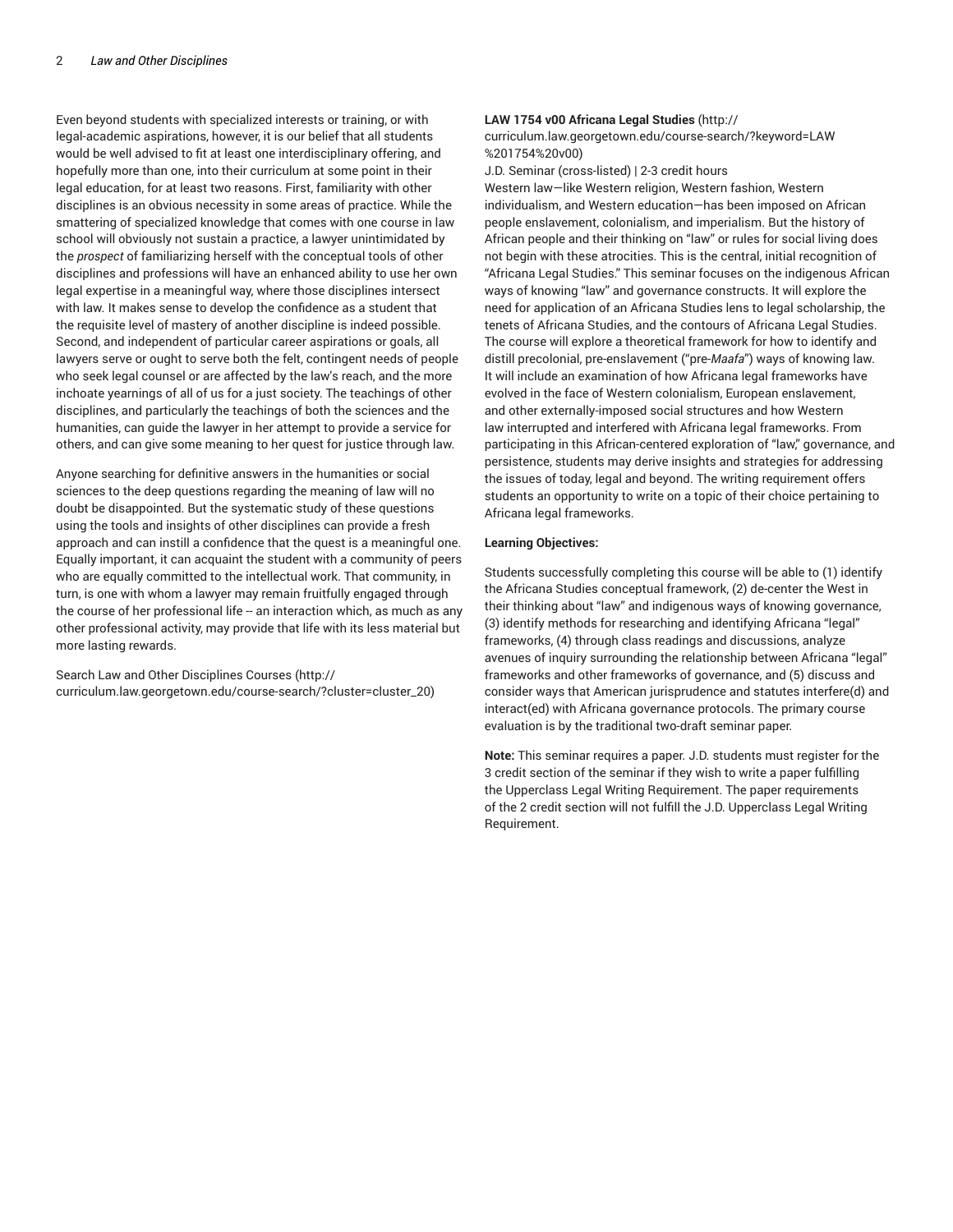#### **LAW 1107 v00 Analytical Methods** (http://

curriculum.law.georgetown.edu/course-search/?keyword=LAW %201107%20v00)

J.D. Course (cross-listed) | 3 credit hours

Lawyers in every type of practice (corporate, litigation, government, public interest, etc.) routinely deal with problems that require a basic understanding of concepts and methods from economics and statistics. This course provides an introduction to these subjects and their application and relevance to law and legal practice. Topics covered include decision analysis, game theory, probability, and statistics. Grades will be based on a graded problem set and a take-home final examination. No prior background in economics or statistics is required; however, we will regularly use elementary algebra and geometry. Students with strong backgrounds in economics, mathematics, or statistics should consult with the professor before enrolling in the course.

*Course Objective and Learning Outcomes*: The objective of the course is to enhance students' ability to give sound legal advice and make effective legal arguments by introducing them to selected concepts and methods from economics and statistics that are relevant to numerous areas of law and legal practice. These concepts and methods include: decision trees, expected value, sensitivity analysis, risk aversion, present value; Nash equilibrium, game trees, backward induction, subgame perfection, moral hazard, adverse selection; probability, conditional probability, independence, Bayes' rule; descriptive statistics (including measures of central tendency and variability), hypothesis testing, confidence intervals, statistical significance, type I and type II errors, and regression analysis.

By the end of the course, I expect students to have a good understanding of these concepts and methods and to be able demonstrate a basic proficiency in applying them to: (i) unpack complex decisions of the kind that lawyers and their clients often encounter in litigation and transactions; (ii) analyze situations involving strategic interactions (i.e., situations where the outcome depends on the strategies and actions of multiple parties) of the kind that lawyers and their clients often encounter in litigation and transactions; and (iii) engage in probabilistic and statistical reasoning and evaluate probabilistic and statistical evidence of the kind that courts and lawyers often encounter in litigation.

#### **LAW 104 v02 Behavioral Law and Economics** (http://

curriculum.law.georgetown.edu/course-search/?keyword=LAW %20104%20v02)

J.D. Course (cross-listed) | 1 credit hour

The economic analysis of law has predominated much of legal analysis for the past few decades. Within this framework, rational choice theory has taken central stage as the key model used in order to predict human behavior. In recent years, however, researchers both in economics and in psychology have demonstrated that people systematically deviate from the predictions set forth by the rational choice model. The goal of this course is to incorporate these findings into legal analysis. In doing so we will first examine traditional economic analysis of law in the areas of property, contracts and torts, and then explore how the conclusions of this analysis are altered when behavioral insights are incorporated into it.

Learning Outcome Goals:

#### Primary Goals

At the end of the course, students will have acquired understanding of and/or facility in the core concepts of rational choice theory and alternative behavioral theories.

At the end of the course, students will have acquired understanding of and/or facility in the implications of behavioral findings on legal analysis.

#### Secondary Goals

At the end of the course, students will have acquired understanding of the methodological framework underlying behavioral economics.

**Note:** This course will meet in Fall 2021 on the following dates: 8/31, 9/2, 9/7, 9/9, 9/14, 9/16, and 9/21.

Laptop computers are not permitted in class without the permission of the instructor.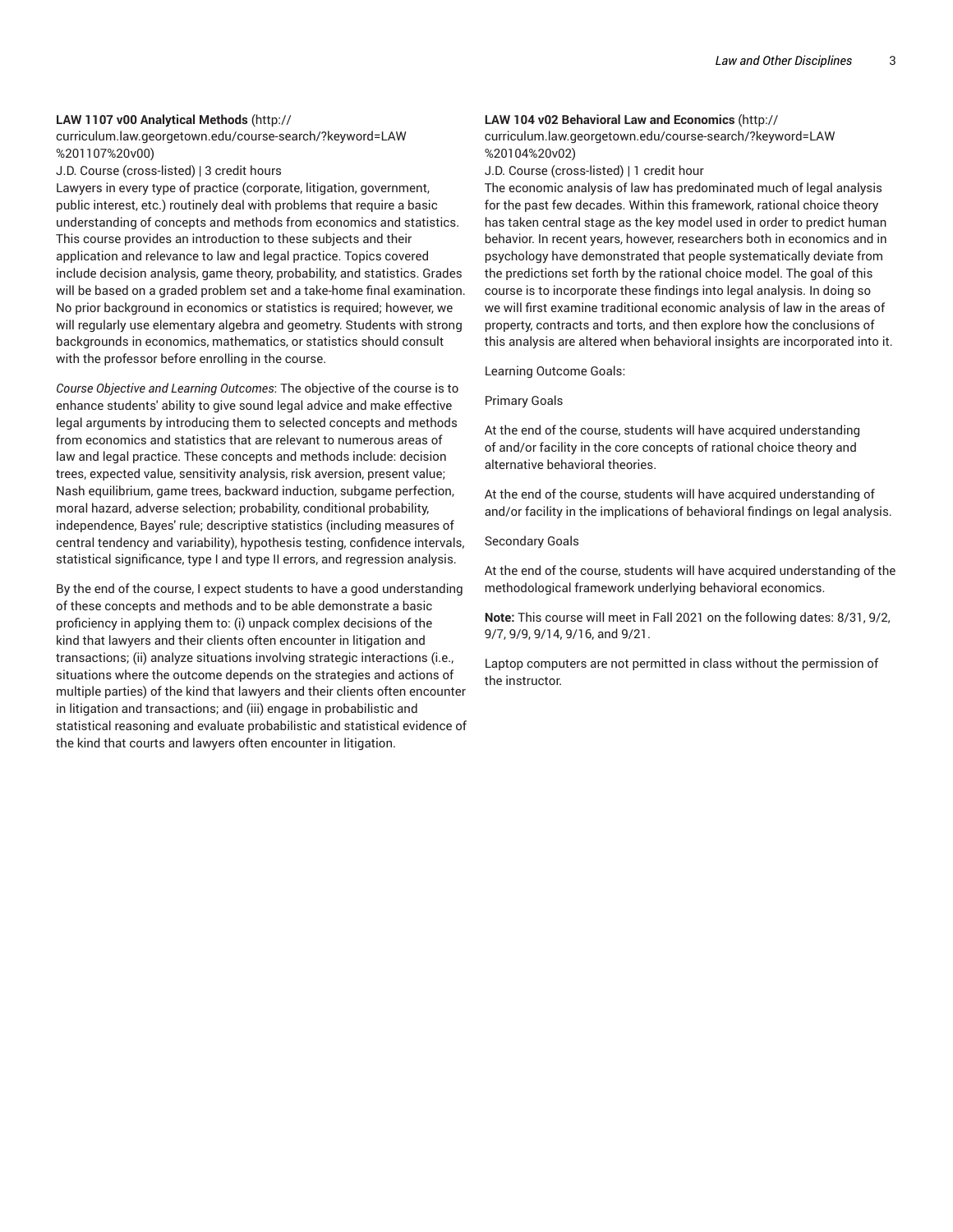#### **LAW 1536 v00 Bioethics and Social Justice** (http://

curriculum.law.georgetown.edu/course-search/?keyword=LAW %201536%20v00)

J.D. Seminar (cross-listed) | 2 credit hours

This seminar explores legal, ethical, and social issues raised by developments in health, medicine, and the biological sciences at the U.S. and global levels. It first provides an overview of the normative theories that inform the development of the field of bioethics, as well as connects these theories to legal and social dynamics that continue to shape discussions of equity and justice. It then considers a spectrum of priority topics and themes, through both a theoretical and practical lens, such as end-of-life issues, reproductive rights, human subjects research, access to medicines, and vaccines. Students will develop an in-depth perspective on how law and ethics overlap and shape the discourse on these priority topics. This seminar will be especially informative for students looking to obtain a practical view into how the law interacts with ethical dilemmas in health, medicine, and science.

#### **Learning Objectives:**

- Describe the normative theories that inform the development of the field of bioethics and the role that the law has played in this evolution
- Describe practical examples of legal and ethical dilemmas that arise across multi-disciplinary topics in health, medicine, and the biological sciences
- Articulate the ethical arguments on often opposing sides of priority bioethical issues, understanding the varied levels of nuance involved
- Analyze the role of legal institutions and law and in creating a framework to address the ethical, legal, and social issues that arise in the fields of health, medicine, and the biological sciences

#### **LAW 1536 v01 Bioethics and Social Justice** (http://

curriculum.law.georgetown.edu/course-search/?keyword=LAW %201536%20v01)

J.D. Seminar (cross-listed) | 1 credit hour

This seminar explores legal, ethical, and social issues raised by developments in health, medicine, and the biological sciences at the U.S. and global levels. It first provides an overview of the normative theories that inform the development of the field of bioethics, as well as connects these theories to legal and social dynamics that continue to shape discussions of equity and justice, including on the global stage. It then uses several in-class simulations to explore the practical challenges —both legal and ethical—that arise for counsel practicing in this field. The simulations are designed for students to "step into the shoes," as it were, of different actors, from in-house counsel at an academic medical center to the United States Ambassador to the United Nations, to gain practical insight into real-world situations. This seminar will be especially informative for students looking to obtain a practical view into how the law interacts with ethical dilemmas in health, medicine, science, and politics.

#### **Learning Objectives:**

- Describe the normative theories that inform the development of the field of bioethics and the role that the law has played in this evolution
- Describe practical examples of legal and ethical dilemmas that arise across multi-disciplinary topics in health, medicine, and the biological sciences
- Articulate the ethical arguments on often opposing sides of priority bioethical issues, understanding the varied levels of nuance involved
- Analyze the role of legal institutions and law and in creating a framework to address the ethical, legal, and social issues that arise in the fields of health, medicine, and the biological sciences

**Note:** Withdrawals are permitted up until the last class for this specific course.

**LAW 1468 v00 Business and Financial Basics for Lawyers** (http:// curriculum.law.georgetown.edu/course-search/?keyword=LAW %201468%20v00)

J.D. Course (cross-listed) | 2 credit hours

This course covers basic business concepts that are useful across many areas of legal practice. First, it introduces financial accounting, with a focus on understanding and using financial statements. Second, it deals with core financial concepts, such as the time value of money, risk versus return, and methods for valuing assets. Third, the course discusses the basic categories of financial instruments: debt, equity, and derivatives. Although these topics all inevitably involve numbers, mathematical complexity is kept to a minimum. Much of the reading consists of excerpts from case law, which illustrate business concepts and their relation to legal practice.

**Note:** This course is mandatory pass/fail and will not count toward the 7 credit pass/fail limit for J.D. students.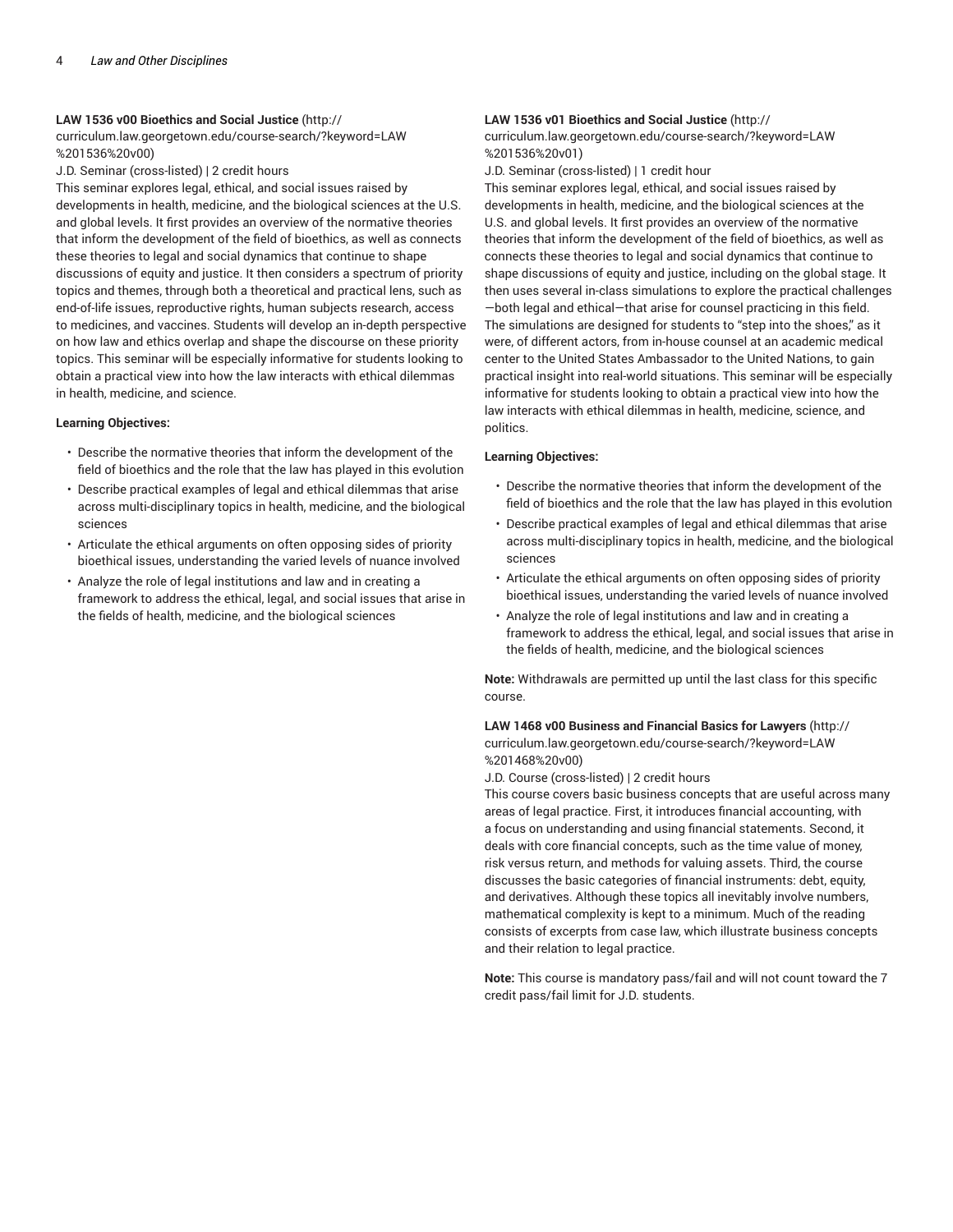#### **LAW 1620 v00 Campaigning for Public Office** (http://

curriculum.law.georgetown.edu/course-search/?keyword=LAW %201620%20v00)

J.D. Seminar | 2 credit hours

This simulation course will provide students with the fundamentals of organizing, managing, and executing an effective campaign for political office, within a bipartisan context grounded in ethical public service. Each enrolled student must identify a local, state, or federal public office that they plan to run for (plans to run for this office can be tentative and prospective). Students will then learn campaign basics, message development and delivery, fundraising strategies, communication and media strategies, applicable campaign finance and election laws, and debate preparation. Students will prepare and give "stump" speeches and participate in a simulated candidate forum. Students will also develop policy platforms and learn how to assess and respond to the needs of a constituency and the public.

**Note:** FIRST CLASS ATTENDANCE IS MANDATORY. Enrolled students must be in attendance at the start of the first class session in order to remain enrolled. Waitlisted students must be in attendance at the start of the first class session in order to remain eligible to be admitted off the waitlist.

### **LAW 1040 v01 Civ Tech: Digital Tools and Access to Justice** (http://

curriculum.law.georgetown.edu/course-search/?keyword=LAW %201040%20v01) (Project-Based Practicum)

J.D. Practicum (cross-listed) | 4 credit hours

In a project-based practicum course, students participate in a weekly seminar and work on a project under the supervision of their professors. This project-based practicum course will expose students to the varied uses of computer technologies in the practice of law, with an emphasis on technologies that enhance access to justice and make legal services more affordable for individuals of limited means. Students will participate in a two hour/week seminar and carry out 10 hours/week of project work under the direction of the course professors.

SEMINAR: The seminar portion of the class is devoted to two topics: the access to justice crisis and the role of digital tools in bridging it. Among the issues we will discuss throughout the semester are: the extent of the justice gap, the economic and regulatory barriers to access, and the problem of resource constraints. We will also discuss how legal technologies are altering the landscape for persons of limited means and empowering disadvantaged and marginalized individuals and communities. The second topic is learning to design and develop legal expert systems. To create our systems, we use a software platform that does not require a coding background.

PROJECT WORK: Students will work in small teams for a legal service organization to develop a platform, application, or automated system that increases access to justice and/or improves the effectiveness of legal representation. These organizations include civil rights organizations, direct service providers, and other public interest organizations. The course culminates in a design competition: The Georgetown Iron Tech Lawyer Competition. Along the way, students learn systems logic, teamwork, and visual literacy skills. By the end of the semester, each team will have built a functional app intended for adoption by the participating legal services organization to put into use for its clients.

No programming background is required. Students are not required to have coding experience and will not be expected to learn to write software.

Students are encouraged to check out these apps created by Georgetown Law students (https://applications.neotalogic.com/a/links) in earlier semesters and in use at various organizations. They are also encouraged to contact Professor Rostain at (tr238@law.georgetown.edu) with questions.

**Prerequisite:** Students must complete the required first-year program prior to enrolling in this course (part-time and interdivisional transfer students may enroll prior to completing Criminal Justice, Property, or their first-year elective).

**Mutually Excluded Courses:** Students may not concurrently enroll in this practicum course and a clinic. Students who wish to concurrently enroll in this course and another practicum course may only do so with the permission of the Assistant Dean of Experiential Education (l (lawexp@law.georgetown.edu)awexp (awexp@law.georgetown.edu)@law.georgetown.edu (rst@law.georgetown.edu)), Professor Rostain (tr238@law.georgetown.edu), and the professor of the second practicum. Students may concurrently enroll in this practicum course and an externship.

**Note:** THIS PRACTICUM REQUIRES PROFESSOR PERMISSION TO ENROLL. Please email Professor Rostain (tr238@law.georgetown.edu) by Wednesday, October 5, 2022 with a statement of interest.

This course is suitable for evening students; project work does not need to be completed during business hours. This is a four credit course. Two credits will be awarded for the two-hour weekly seminar and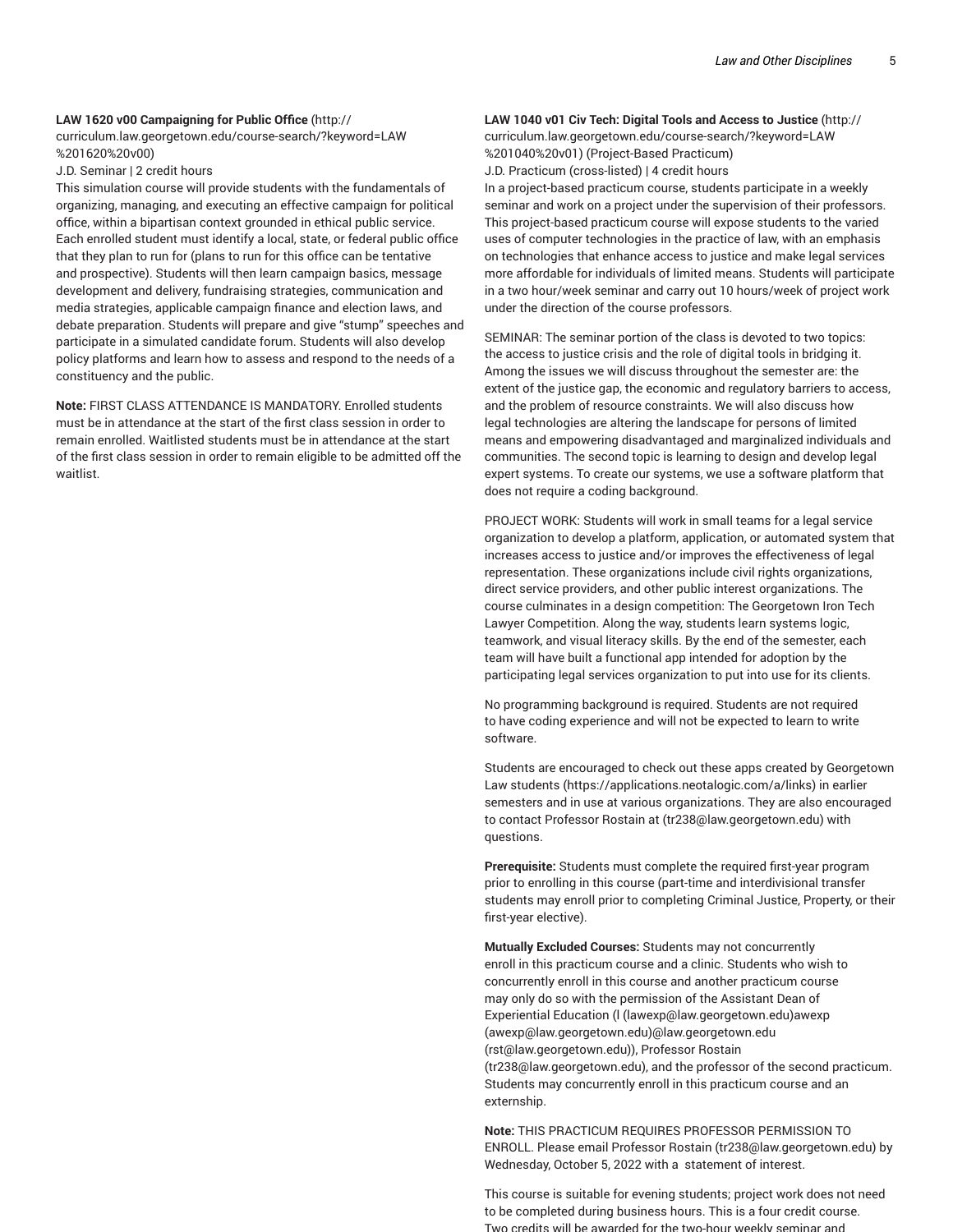#### **LAW 611 v19 Communication Design & Law: Re-Designing Legal**

**Information** (http://curriculum.law.georgetown.edu/course-search/? keyword=LAW%20611%20v19) J.D. Seminar | 1 credit hour This is a Week One, project-based simulation course.

Communication is at the heart of law. As lawyers, we capture and share our work through briefs, memos, reports, legislation, contracts, presentations, articles, and email.

The core idea driving this course is that lawyers can have a bigger impact if they create written work that more people can understand.

This class will help you do that through the lens of communication design. Legal writing is often opaque, dense, and intimidating. Communication design is the theory and craft of transforming this into something that is approachable, actionable, and empowering.

Over four fast-paced, intense days, you will:

- Learn about the principles of communication design
- Practice evaluating design and giving feedback
- Redesign a complex document into something understandable using the document design and plain language.

We include several small-but-meaningful in-class challenges to illustrate key concepts.

The class culminates with an overarching communication design project. Some examples of this final project may include re-designing:

- The Supreme Court opinion
- A legal contract
- The sign-up process for a government benefit.

By the end of the course, you will share your work with the class for shared feedback.

**Note:** This course is mandatory pass/fail, and does NOT count against the 7-credit pass/fail limit for J.D. students.

This optional, elective course is for first-year J.D. students only, who will enroll via the Live Registration process. ATTENDANCE AT ALL CLASS SESSIONS IS MANDATORY. All enrolled and waitlisted students must be in attendance at the start of the first class session in order to be eligible for a seat in the class and must attend each class session in its entirety. For more information, please see the Week One website (https://www.law.georgetown.edu/experiential-learning/simulations/ first-year-week-one-simulations). Due to the intensive nature of the course, the small-group, team, and individual work that is involved, and the preparation that is necessary to ensure a positive student experience, students who wish to drop the course after they have accepted a seat must drop by **Monday, November 28, 2022 at 3:00 p.m.** After that point, students must receive permission from both the course professor and Assistant Dean for Experiential Education to drop the course. Permission will only be granted when remaining enrolled in the course would cause significant hardship for the student. Students who are enrolled but do not attend the first class session will be withdrawn from the course.

#### **LAW 1384 v00 Computer Programming for Lawyers: An Introduction**

(http://curriculum.law.georgetown.edu/course-search/?keyword=LAW %201384%20v00)

J.D. Course (cross-listed) | 3 credit hours

This class provides an introduction to computer programming for law students. The programming language taught may vary from year-toyear, but it will likely be a language designed to be both easy to learn and powerful, such as Python or Javascript. There are no prerequisites, and even students without training in computer science or engineering should be able successfully to complete the class.

The course is based on the premise that computer programming has become a vital skill for non-technical professionals generally and for future lawyers and policymakers specifically. Lawyers, irrespective of specialty or type of practice, organize, evaluate, and manipulate large sets of text-based data (e.g. cases, statutes, regulations, contracts, etc.) Increasingly, lawyers are asked to deal with quantitative data and complex databases. Very simple programming techniques can expedite and simplify these tasks, yet these programming techniques tend to be poorly understood in legal practice and nearly absent in legal education. In this class, students will gain proficiency in various programmingrelated skills.

A secondary goal for the class is to introduce students to computer programming and computer scientific concepts they might encounter in the substantive practice of law. Students might discuss, for example, how programming concepts illuminate and influence current debates in privacy, intellectual property, consumer protection, antidiscrimination, antitrust, and criminal procedure.

This is a hands-on class. Each student will spend most class sessions using his or her own computers, reading, writing, and debugging code. Every student must bring to every class a computer, on which free software will be provided to be installed. Students will be required to complete problem sets between class meetings. To obtain a passing grade, students must complete problem sets and larger coding assignments, participate in class sessions, and demonstrate they have learned the assigned skills.

At the completion of this class, students should be able to write simple to moderately complex computer programs that can automate text-handling and data-handling tasks that would be difficult or impossible to perform without programming skill. Students will also gain a solid foundation of programming knowledge and skills they can build upon to progress toward mastering more advanced programming techniques and other programming languages.

**Mutually Excluded Courses:** Students who have completed at least one computer programming course in college or graduate school or who have mastered at least one computer programming language are not eligible for this course.

**Note:** Waitlisted students who enroll in this course after the first class meeting should contact Professor Ohm (ohm@law.georgetown.edu) for instructions on how to access the missed course recordings and the mandatory problem sets due before the second class meeting on Tuesday, January 24. Students admitted off the waitlist who do not complete the problem sets due before the second class session on January 24th will be dropped from the course. No student will be admitted to this course after the end of add/drop on 3 pm on Tuesday, January 24, 2023.

This course is mandatory pass/fail and will not count toward the 7 credit pass/fail limit for J.D. students. This course will meet twice each week. There will be 1 one-hour lecture with all enrolled students, with the second hour of weekly course content delivered asynchronously. Later in the week there will be a second class session consisting of one-hour lab sections broken into small groups of 15 students. Students will be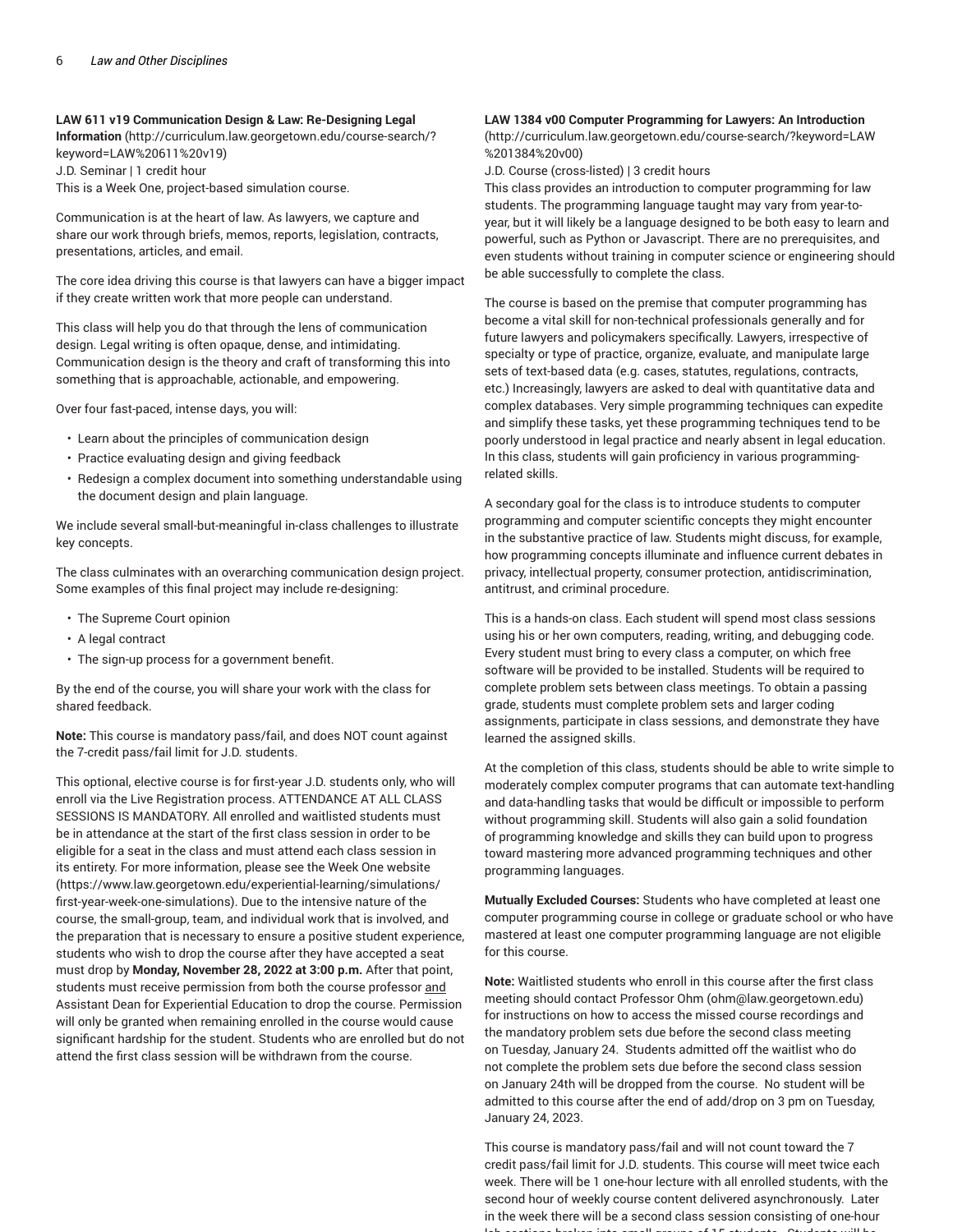#### **LAW 1499 v00 Computer Programming for Lawyers: Intermediate**

(http://curriculum.law.georgetown.edu/course-search/?keyword=LAW %201499%20v00)

#### J.D. Course | 3 credit hours

This class builds on Computer Programming for Lawyers: An Introduction by introducing students to intermediate-level concepts of computer programming and computer science relevant to legal practice. The students in this course will serve as the Teaching Assistants for the introductory course, which will always be taught concurrently. In addition, students in this course will complete at least one substantial programming term project.

Enrollment in this course is by prior permission of the Professor only. All students must have prior computer programming experience. Students who have successfully completed the introductory course meet this requirement. Other students must demonstrate comparable prior experience, but this experience need not be formal training or professional experience. Students need not possess a technical degree, and self-taught programmers are welcome.

The course is based on the premise that computer programming has become a vital skill for non-technical professionals generally and for future lawyers and policymakers specifically. Lawyers, irrespective of specialty or type of practice, organize, evaluate, and manipulate large sets of text-based data (e.g. cases, statutes, regulations, contracts, etc.) Increasingly, lawyers are asked to deal with quantitative data and complex databases. Programming techniques can expedite and simplify these tasks, yet these programming techniques tend to be poorly understood in legal practice and nearly absent in legal education. In this class, students will gain proficiency in various programming-related skills.

A secondary goal for the class is to introduce students to computer programming and computer scientific concepts they might encounter in the substantive practice of law. Students might discuss, for example, how programming concepts illuminate and influence current debates in privacy, intellectual property, consumer protection, antidiscrimination, antitrust, litigation and criminal procedure.

This is a hands-on class. Each student will spend most class sessions using his or her own computers, reading, writing, and debugging code. Every student must bring to every class a computer, on which free software will be provided to be installed.

**Note:** THIS COURSE REQUIRES PROFESSOR PERMISSION TO ENROLL. Interested students should contact Professor Ohm at (ohm@law.georgetown.edu) by Wednesday, October 5, 2022.

**Withdrawal Policy:** Students in Computer Programming: Intermediate serve as Teaching Assistants (TAs) to students enrolled in Computer Programming for Lawyers: An Introduction. Because the introductory class cannot operate without a minimum and stable number of TAs, it is essential we ensure a fixed enrollment for the intermediate class, by adopting special rules for dropping the class. A student enrolled in Computer Programming for Lawyers: Intermediate may drop the class no later than 3pm on Monday, December 5, 2022 and only by notifying Professor Ohm in writing.

### **LAW 481 v00 Contemporary Legal Scholarship Seminar** (http:// curriculum.law.georgetown.edu/course-search/?keyword=LAW %20481%20v00)

J.D. Seminar | 3 or 5 credit hours

The Seminar is designed for all fellows, SJD students, and some JD students who wish to become a law professor or who think they may go into law teaching at some point in their careers. The seminar aims to familiarize students and fellows with different genres of legal scholarship, including "normative" or reform-oriented scholarship, analytic and doctrinal work, comparative legal analysis, theoretical, critical, or conceptual scholarship, and interdisciplinary legal scholarship. We look at a couple major pieces that aim to re-orient entire areas of law, as well as short works that look to restate or change particular pieces of doctrine, book reviews, symposia and encyclopedia pieces. The Seminar meetings alternate with workshops, at which fellows and SJD students present work in progress. JD students will also present drafts of their papers in the final session at the end of the semester. Attendance at all sessions, including all workshops, is required of all JD students, research fellows, and first and second year SJD students. A fuller description is available upon request.

**Note:** This seminar is offered for 3 credits in the fall and spring and offered as a year-long seminar for 5 credits.

This course requires professor permission to enroll. Please email Professor West (Robin.West@law.georgetown.edu) by 5:00 pm on Friday, August 28, 2020 with a copy of your CV.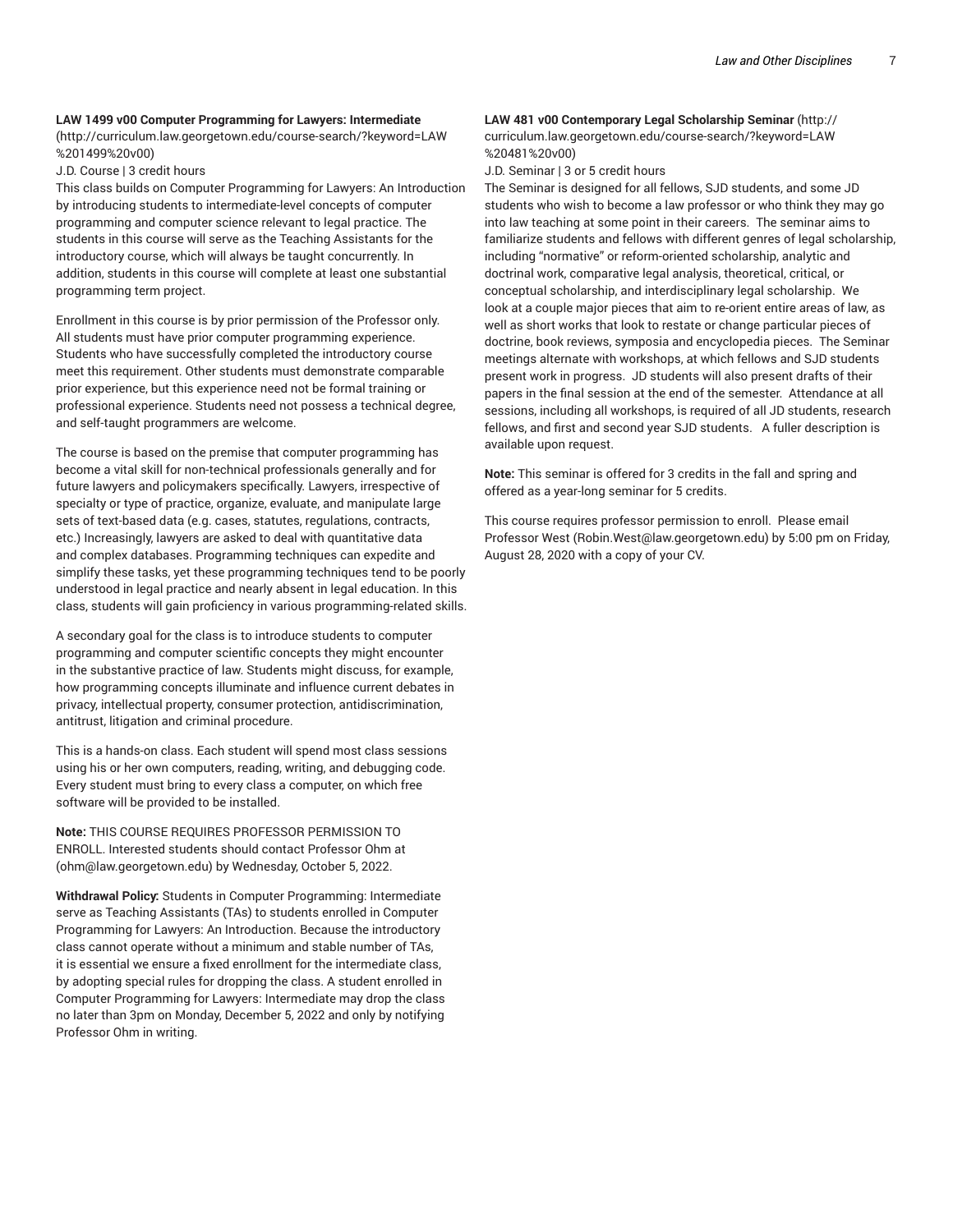**LAW 1485 v00 Criminal Justice Technology, Policy, and Law** (http:// curriculum.law.georgetown.edu/course-search/?keyword=LAW %201485%20v00) (Project-Based Practicum)

J.D. Practicum | 4 credit hours

In a project-based practicum course, students participate in a weekly seminar and work on a project under the supervision of their professors. This practicum will explore the impact of technology on the criminal justice system, and will teach students how to design, build and understand technologies that affect criminal justice processes and policy. Students will participate in a two hour/week seminar and carry out 10 hours/week of project work under the direction of the course professors.

SEMINAR: Seminars will review the design, deployment, and impact of technologies throughout the criminal justice system, from law enforcement surveillance and monitoring tools to algorithmic risk assessments used in bail decisions and sentencing. Students will be asked to view these tools through two critical lenses: how well these tools further their stated policy aims, and how technology changes power relationships between government and citizens. Throughout the semester, students will also hear from guest speakers that are using technology to tackle police misconduct, expungement, and other criminal justice policy issues. To complement this policy discussion, students will learn techniques to design, deploy, and analyze criminal justicefocused technology. These exercises will teach analytical approaches to developing and understanding technology systems, including: activity-centered design, system mapping, specification building, tool selection, and prototyping. (No computer science or coding knowledge is necessary to take this course.) The semester will conclude with a pitch day, where students will present a policy or procedural problem they have identified in the criminal justice system that could be addressed through technological tools, and present their proposed design for a solution.

PROJECT WORK: Students will work with clients and the practicum instructors to identify problems in the criminal justice system that could be improved through the use of technological tools, then design such tools working in small teams. Potential practicum projects could include digitizing Miranda warnings, using text messages to lower failure to appear rates in juvenile court, or determining how to use the Digital Millennium Copyright Act (DMCA) to help people whose criminal records have been expunged but whose record information is still available online.

**Prerequisite:** Students must complete the required first-year program prior to enrolling in this course (part-time and interdivisional transfer students may enroll prior to completing Criminal Justice, Property, or their first-year elective).

**Mutually Excluded Courses:** Students may not concurrently enroll in this course and a clinic or another practicum course. Students may concurrently enroll in this course and an externship.

**Note:** This practicum course is open to LL.M. students, space permitting. Interested LL.M. students should email the Office of the Registrar (lawreg@georgetown.edu) to request admission.

This course is suitable for evening students; project work does not need to be completed during business hours. This is a four credit course. Two credits will be awarded for the two-hour weekly seminar and two credits will be awarded for approximately 10 hours of supervised project work per week, for a minimum of 11 weeks. Both the seminar portion and the project work will be graded. Students who enroll in this course will be automatically enrolled in both the seminar and project components and may not take either component separately. After Add/ Drop, a student who wishes to withdraw from a practicum course must obtain permission from the faculty member and the Assistant Dean for Experiential Education. The Assistant Dean will grant such withdrawal

#### **LAW 1756 v00 Criminal Law Theory in Context** (http://

curriculum.law.georgetown.edu/course-search/?keyword=LAW %201756%20v00)

J.D. Seminar (cross-listed) | 2-3 credit hours

This seminar will introduce students to contemporary theoretical thinking about substantive criminal law. We will explore some of the most pressing problems in criminal jurisprudence, as well as some perennial ones, through the lens of the tension between morality and context.

Philosophers of the criminal law have traditionally turned to moral reasoning when trying to justify or critique penal laws. Morality purports to dictate how individuals ought to act toward one another as a matter of universal truth, and therefore views social context as detrimental to analytical clarity. Sociolegal and critical scholars, on the other hand, highlight the relevance of contingent factors, such as material conditions, historical narratives, and political power relations, for proper understanding of the criminal law. However, they generally stop short of offering compelling normative theories to guide our way forward. The seminar will examine the prospects and perils of both views, explore whether they can be reconciled, and consider prominent alternative frameworks that are gaining traction in recent scholarship.

Students will become familiar with the central philosophical puzzles underlying the criminal law as well as with cutting edge theoretical approaches for tackling them. We will pay attention to both general issues, like criminalization (what to impose liability for), defenses (when to relieve of liability), and punishment (what form liability ought to take), and pertinent issues at this historical moment, like hate crimes, gun violence, and prison abolition.

There are no prerequisites. For JD students, prior or concurrent enrollment in Criminal Law is recommended, though not required.

**Recommended:** For JD students, prior or concurrent enrollment in Criminal Law is recommended, though not required.

**Note:** The 3 credit section of this seminar (LAWJ-1756-09) is restricted to J.D. students only.

This seminar requires a paper. J.D. students must register for the 3 credit section of the seminar if they wish to write a paper fulfilling the Upperclass Legal Writing Requirement. The paper requirements of the 2 credit section will not fulfill the J.D. Upperclass Legal Writing Requirement.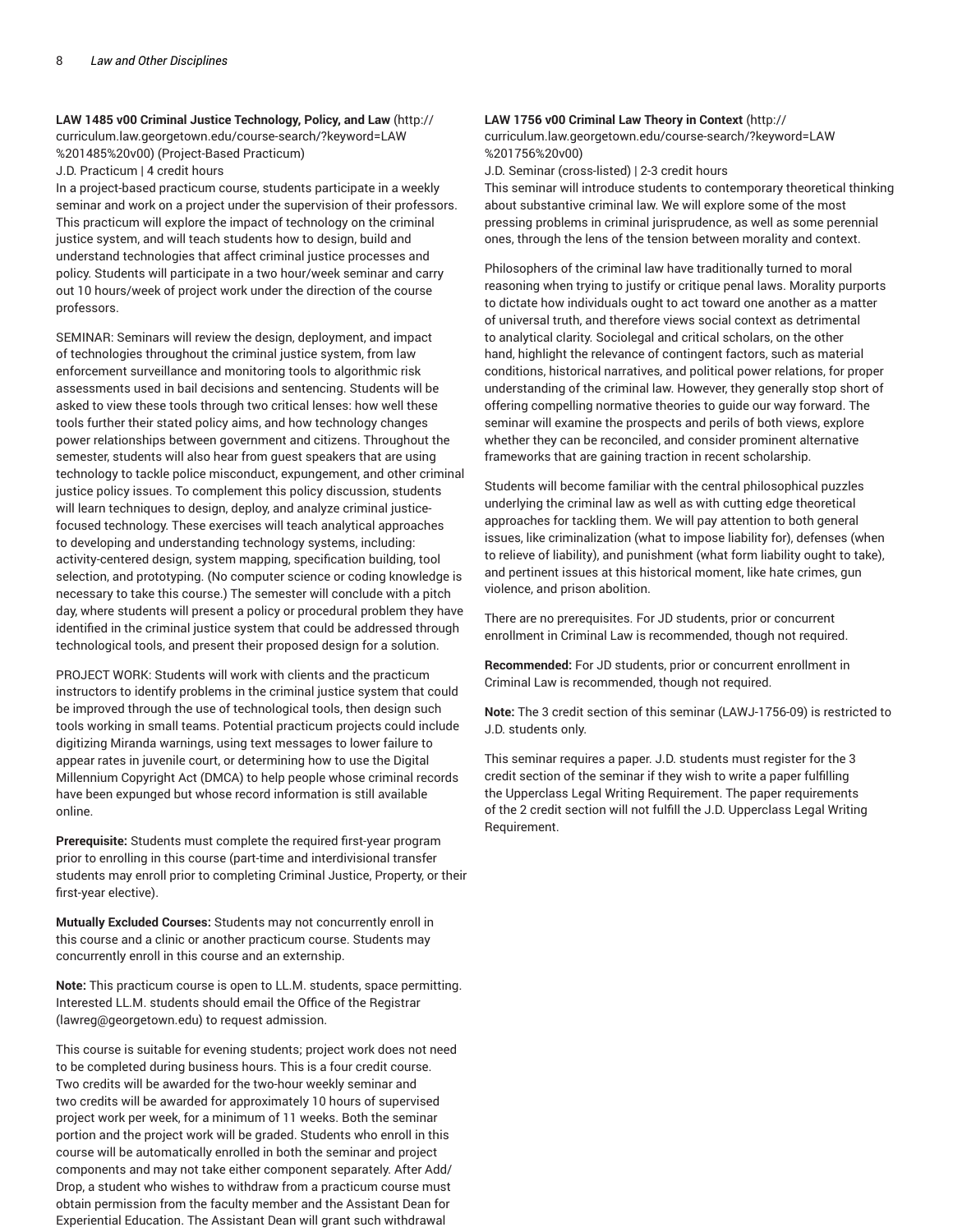#### **LAW 1645 v00 Cultural Appropriation Seminar: Innovation or Theft?**

(http://curriculum.law.georgetown.edu/course-search/?keyword=LAW %201645%20v00)

J.D. Seminar (cross-listed) | 2 credit hours

Innovation thrives on borrowing from creators past and far-flung. When does cultural exchange cross the line into cultural misappropriation or theft decried as "cultural appropriation"? Notably, today's culture wars increasingly turn on *intellectual* property claims, with calls for attending to the legal and ethical implications of dominant cultural creators taking and profiting from the innovations of disadvantaged and minority creators. From claims of copyright in dance moves sold on the blockbuster video game Fortnite, to the use of trademark law to upend the Washington Redskins' mascot and name, to social movements #reclaimthebindi and #mycultureisnotyourcouture, diverse citizens contest ownership and authorship of our common culture. Is yoga the cultural property of India, the common heritage of mankind, or the copyright of Bikram Choudhury? What are the repatriation obligations of museums today? Is all music theft? What is the relationship between cultural appropriation, colonialism, and white supremacy? Is property an appropriate legal institution for addressing conflicts over culture? This seminar considers the particular role of intellectual property, including copyright, trademark, patent, and design patent, in promoting free cultural exchange, albeit on fair terms in a global marketplace of ideas marked by sharp differences in power, wealth, and knowledge. The seminar seeks to facilitate respectful and meaningful intercultural dialogue about identity, recognition, and semiotic and distributive justice.

There are no prerequisites or recommended prior courses, although some familiarity with intellectual property will be helpful.

#### **LAW 1690 v01 Economic Analysis of Law** (http://

curriculum.law.georgetown.edu/course-search/?keyword=LAW %201690%20v01)

J.D. Course | 1 credit hour

The purpose of this course is to introduce students to the basic tools of the economic analysis of law in order to understand the effects of legal doctrines on behavior and for designing optimal legal rules. The course will focus on the economic analysis of central issues in different legal fields, including property law (the Coase Theorem), tort law (alternative liability rules), criminal law (economic model of crime, inspection games) contract law, and legal procedures (litigation and settlements).

#### **Course Objective and Learning Outcomes**

The objective of the course is to enhance your ability to give sound legal advice and make effective legal arguments by introducing you to selected concepts and methods from economics and game theory that are relevant to numerous areas of law and legal practice.

These concepts and methods include: decision trees, expected value, risk aversion, Nash equilibrium, game trees, backward induction, subgame perfection, moral hazard, adverse selection; Bayes' rule.

By the end of the course, I expect you to have a good understanding of these concepts and methods and to be able demonstrate a basic proficiency in applying them to:

Analyze situations involving strategic interactions (i.e., situations where the outcome depends on the strategies and actions of multiple parties) of the kind that lawyers and their clients often encounter in litigation and transactions.

**Recommended:** No prior background in economics or game theory is required; however, we will regularly use elementary algebra and a little bit of calculus. If you are completely averse to numbers don't take this course.

#### **LAW 530 v00 Federal Legislation Clinic** (http://

curriculum.law.georgetown.edu/course-search/?keyword=LAW %20530%20v00)

J.D. Clinic | 10 credit hours

Please see the Federal Legislation Clinic website (https:// www.law.georgetown.edu/experiential-learning/clinics/federal-legislationclinic) for more detailed information about the program.

For registration-specific supplemental materials, please see the Federal Legislation PDF (https://georgetown.app.box.com/s/ in812e5v0plo06u1qry59dxej40xxcxv).

For information about clinic registration, please see the Clinic Registration Handbook (https://georgetown.box.com/s/ y9f8wg3jvqcuynevip3ytyrl6nj9pyv6).

**Mutually Excluded Courses:** Students may not concurrently enroll in this clinic and an externship or a practicum course.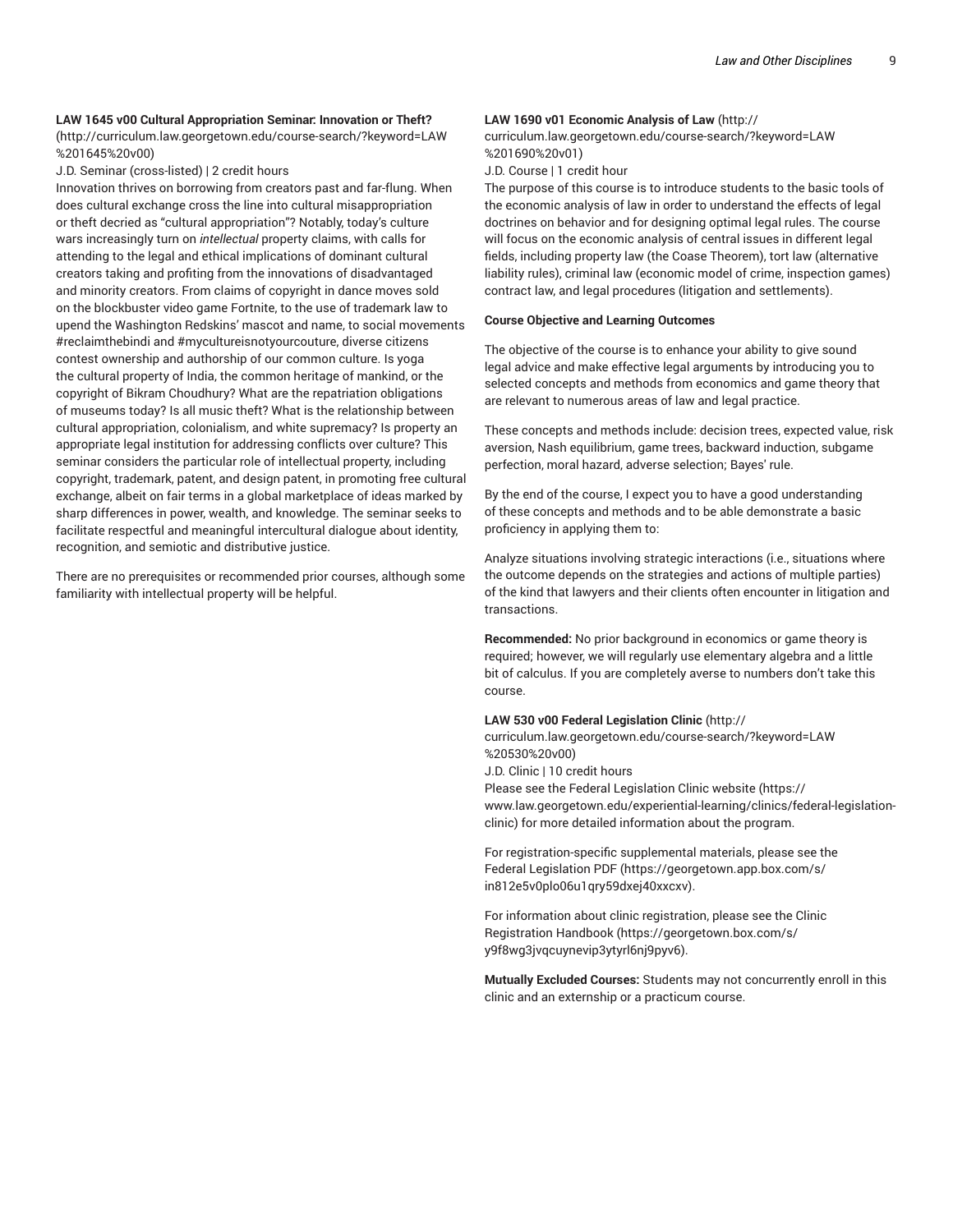#### **LAW 804 v04 Financial Reporting and Accounting** (http://

curriculum.law.georgetown.edu/course-search/?keyword=LAW %20804%20v04)

LL.M Course (cross-listed) | 2 credit hours

This course will examine traditional accounting topics with emphasis on their practical application to the practice of law. It will do so based on the development of an understanding of corporate financial statements and the underlying accounting concepts used in preparing those statements and related accounting records. Issues will be considered against the backdrop of current SEC and professional requirements. Particular attention will be paid to current issues and enforcement trends raised by the SEC and to the latest pronouncements of the FASB, AICPA and SEC. Selected public filings will be analyzed to give students additional insights on the actual quality of reported earnings and financial condition of the reporting company, and the apparent effect of various alternative accounting methods.

#### Learning objectives:

Upon completion of this course, you will have a fundamental understanding of the basic architecture of financial reporting and a working knowledge of the federal regulatory framework for public companies, as administered primarily by the U.S. Securities and Exchange Commission. You will learn the history of this framework, its primary goals, and its basic requirements. You will see how basic principles of administrative law regulate the financial reporting of public companies. You will become familiar with the structure of a Balance Sheet and Income Statement and the essentials of Generally Accepted Accounting Principles.

**Prerequisite:** Prior enrollment in Securities Regulation.

**Mutually Excluded Courses:** Students may not receive credit for both this course and the J.D. courses: Accounting Concepts for Lawyers; Accounting for Lawyers; Introduction to Accounting; or the graduate courses: Accounting for Securities Lawyers; or Basic Accounting Concepts for Lawyers.

#### **LAW 572 v00 Good and Evil Seminar: The Role of Law in Shaping**

**Character and Behavior** (http://curriculum.law.georgetown.edu/coursesearch/?keyword=LAW%20572%20v00)

J.D. Seminar (cross-listed) | 2-3 credit hours

This seminar will explore some extremely thorny moral and psychological issues: why do people behave altruistically or cruelly? What separates the law-abiding citizen from the criminal? Does "character" determine most behavior, or does environment trump character in some—or most —situations? What's the best way to understand the role law plays in shaping human behavior? Course readings will be drawn from a wide variety of disciplines, including biology, sociology, psychology, and jurisprudence, and we will look at materials that range from studies of adolescent bullying and war-time heroism to stories drawn from the Rwandan genocide and the interrogation rooms at Guantanamo.

No prerequisites. For students enrolled in the writing requirement section: Students will be required to write one 25+ page term paper and several shorter reaction papers (1-2 pages) throughout the course.

**Note:** FIRST CLASS ATTENDANCE IS MANDATORY. Enrolled students must be in attendance at the start of the first class session in order to remain enrolled. Waitlisted students must be in attendance at the start of the first class session in order to remain eligible to be admitted off the waitlist.

This seminar requires a paper. J.D. students must register for the 3 credit section of the seminar if they wish to write a paper fulfilling the Upperclass Legal Writing Requirement. The paper requirements of the 2 credit section will not fulfill the J.D. Upperclass Legal Writing Requirement.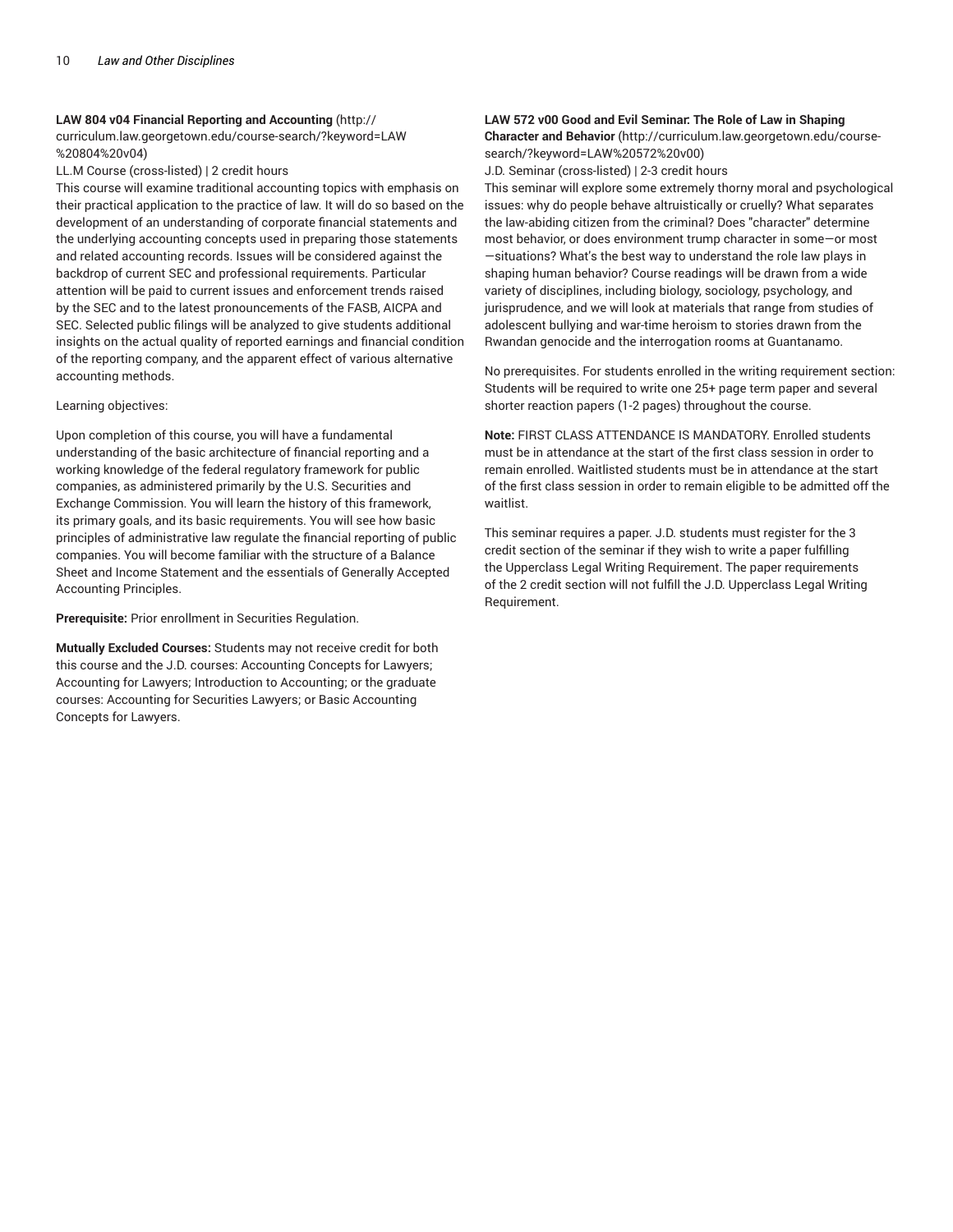#### **LAW 1792 v00 Law and Authoritarianism** (http://

curriculum.law.georgetown.edu/course-search/?keyword=LAW %201792%20v00)

J.D. Seminar (cross-listed) | 2-3 credit hours

Three decades after the end of the Cold War, authoritarianism remains a major political force across the world. This seminar considers the relationship between authoritarianism and law. It mixes theoretical works with historical and contemporary case studies, drawing on insights from social science, political philosophy, and law. The course will address: the roles of constitutions, courts, lawyers, and legal activists in authoritarian societies; the growing use of digital technologies by autocratic governments; authoritarianism's challenges to American and international law; and the relationship between law and democratic erosion. This course is intended to be inviting to all students, and does not assume any specific knowledge of foreign legal systems.

**Learning Objectives:** The course has several objectives. First, it will seek to complicate the popular notion that authoritarian law is simply an instrument of state repression. By examining case studies and canvassing a wide-ranging literature, the course will suggest that law today has become a multi-functional tool designed to serve an array of autocratic ends. Second, the court will acquaint students with legal systems that work very differently from their own. The laws and legal institutions of authoritarian countries are not historical artifacts; rather, they constitute norms, practices, and entities that global lawyers commonly encounter in litigation, arbitration, or in deal-making. Third, the course invites reflection on the relationship between illiberalism, democracy, and the rule of law. As democratic institutions come under threat across the world, including here, tomorrow's lawyers would benefit from deepening their understanding of these subjects. Finally, the course seeks to widen students' analytic toolkit, to see how fields adjacent to the law can shed light on law's functions.

**Note:** This seminar requires a paper. J.D. students must register for the 3 credit section of the seminar if they wish to write a paper fulfilling the Upperclass Legal Writing Requirement. The paper requirements of the 2 credit section will not fulfill the J.D. Upperclass Legal Writing Requirement.

## **LAW 1705 v00 Law and Economic Analysis of the Public Sector Seminar**

(http://curriculum.law.georgetown.edu/course-search/?keyword=LAW %201705%20v00)

J.D. Seminar (cross-listed) | 2-3 credit hours

Should government help families to pay for their health care? If so, which level of government: state or federal? What about disaster relief, education, or news that informs instead of simply entertaining? Which governments, if any, should provide those goods?

This course aims to equip students to provide answers to these and other basic questions of legal policy. Our basic approach is economic, but we also engage with other forms of policy analysis. The course provides a general introduction to the economics of government taxing and spending, with a focus on the implications of economic theory for legal problems. Each unit of theory will be paired with a practical policy issue, allowing us to learn and apply the theory in a concrete context.

For example, we will discuss the theoretical challenges of measuring "utility" across a population, and some economic tools for approximating it. We will analyze the basic concept of the "externality," and develop our analysis to the point where we can argue about what it suggests about whether government should provide services to the population, and if so, what kinds of services and what levels of government. In particular, we'll spend a fair bit of time discussing aspects of "fiscal federalism" -- the question of the optimal allocation of taxing and spending authority between states and the federal government. We'll touch on the implications of government serving as insurer, particularly as a "social" insurer providing welfare-type benefits. There will be a running debate over whether utility-maximization ought to be the sole criteria for judging good government, or whether other factors, such as fairness, must also play a role. And we'll briefly cover some of the major economic theories of taxation.

#### **Course Objectives:**

- Acquire familiarity with general economic arguments pertaining to why and how government intervenes in the marketplace
- Develop ability to make and analyze economic arguments in a legal and policy context
- Begin thinking about many of the most important controversies confronting government today
- Practice skills of policy advocacy

**Note:** This seminar requires a paper. J.D. students must register for the 3 credit section of the seminar if they wish to write a paper fulfilling the Upperclass Legal Writing Requirement. The paper requirements of the 2 credit section will not fulfill the J.D. Upperclass Legal Writing Requirement.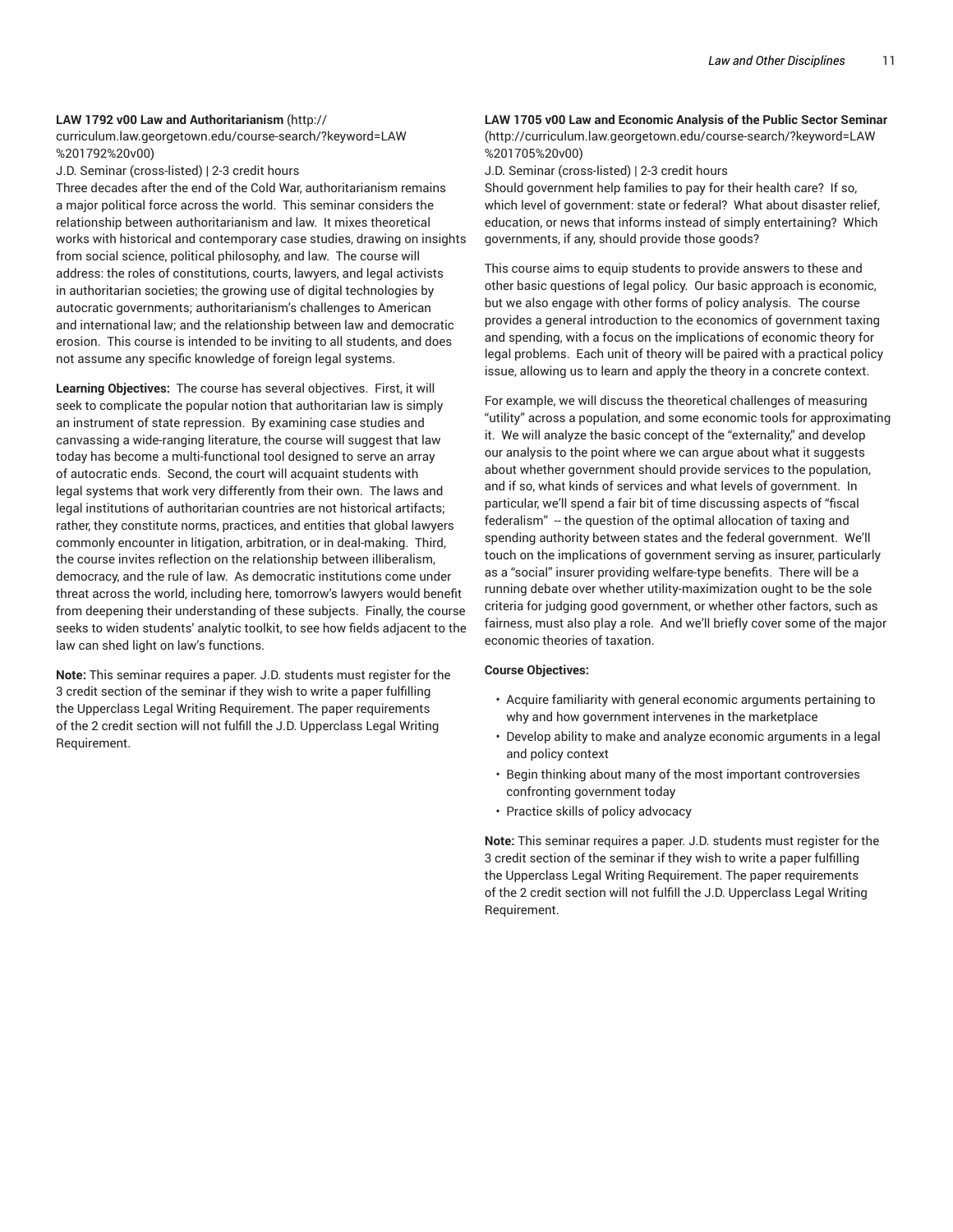#### **LAW 276 v01 Law and Economics Workshop** (http://

curriculum.law.georgetown.edu/course-search/?keyword=LAW %20276%20v01)

#### J.D. Seminar | 2-3 credit hours

The Law and Economics Workshop is a research workshop. In a majority of the class sessions, outside speakers (typically faculty members from other institutions) will present their current work in the field of law and economics. The specific topics considered will vary depending on the interests of the speakers, but the general focus will be the application of economic concepts and tools to legal and regulatory issues. Other class sessions will focus on selected basic topics in law and economics, including methodology commonly used in law and economics scholarship. Students are responsible for preparing brief weekly memoranda that discuss and question the presented papers.

*Course Objective and Learning Outcomes*: The objective of the course is to expose you to current research in the field of law and economics in order to enhance your ability to: (i) employ economic and statistical analysis and reasoning to make effective legal and policy arguments; (ii) comprehend technical economic and statistical analysis and interact with economic and statistical experts; and (iii) analyze, critique, and engage in academic legal writing.

**Note:** Students must register for the 3 credit section of the course if they wish to write a paper fulfilling the Upperclass Legal Writing Requirement. The requirements of the 2 credit section will not fulfill the Upperclass Legal Writing Requirement.

#### **LAW 289 v05 Law and Literature Seminar** (http://

curriculum.law.georgetown.edu/course-search/?keyword=LAW %20289%20v05)

#### J.D. Seminar | 2 credit hours

This course will examine literary texts that engage important questions related to justice theory, criminal law, and public policy decisions. These text range from canonical works (Antigone, Merchant of Venice) to contemporary writers exploring the effect of law on Outsider groups such as immigrants, drug addicts, and prisoners. Law and literature offers us the opportunity to consider the impact of law on those Othered by our society, to obtain an empathetic and vicarious understanding of how law affects those who are most marginalized. The authors range from those who are very well known (James Baldwin, Richard Wright, Margaret Atwood) to the first published, including works of fiction by recent immigrants and those who are still in prison. The course invites broader consideration of the purposes of justice: should societies prioritize utilitarian principles? What is the role of forgiveness when heinous crimes have been committed? Other texts invite students to apply a broad perspective to criminal policy questions, including the insanity defense, rape, and the death penalty. Readings include some speculative/dystopian fiction and recent stories bearing on epidemic and disease control.

### **LAW 1713 v00 Law and Neuroscience Seminar** (http://

curriculum.law.georgetown.edu/course-search/?keyword=LAW %201713%20v00)

J.D. Seminar | 2 credit hours

This seminar will examine legal issues arising at the intersection of law and neuroscience. Advances in neuroscience have led to increased understanding of the brain and its relationship with issues such as behavior, decision-making, reasoning, memory, and emotions. The interdisciplinary field of law and neuroscience (sometimes referred to as "neurolaw") has been exploring the implications of the science for law and public policy. This seminar will examine cutting-edge issues and proposals currently facing courts, lawyers, legislators, administrative agencies, and other policymakers. The issues explored will likely include assessments of criminal responsibility, insanity and capacity, juveniles, proving pain and other injuries, lie detection, memory, and practical issues in court, among others. No prior background in science is necessary or will be assumed.

#### **LAW 1769 v00 Law and Political Economy Seminar** (http://

curriculum.law.georgetown.edu/course-search/?keyword=LAW %201769%20v00)

J.D. Seminar (cross-listed) | 2-3 credit hours

This seminar introduces students to field of "Law and Political Economy" (LPE) and explores current topics in LPE scholarship. LPE scholars are a diverse group whose work cuts across subject areas and methodologies. Nevertheless, LPE scholars tend to hold that "the economy" and "politics" are deeply interdependent—and yet that much legal doctrine, legal scholarship, and legal discourse denies that interdependence. Many LPE scholars also seek to understanding the relationship among axes of social inequality including race, class, gender, and nationality, and to envision more democratic and inclusive legal and political-economic orders.

The first part of the course will provide general introduction to LPE. We will begin by reading several law review articles articulating what LPE is and that lay out major themes within LPE research. We will then read canonical works of political economy and social theory that demonstrate the embeddedness of economic activity within political and social orders, which have been especially influential on LPE scholarship. Finally, we will situate LPE within past bodies of legal theory including legal realism, critical legal studies, and critical race theory.

In Spring 2022, the second part of the course will address at least two current topics in LPE research. First, we will explore the law and political economy of *labor*, broadly defined to include forms of work that are free and unfree, paid and unpaid, and national and global. There we will aim to better understand the role of law in generating and reproducing class power, the intersection of class, race, and gender inequalities, and modern production regimes generally. Second, we will study classical and contemporary theories of the relationship between law and capitalism as a social and economic order. Our goal there will be to shed additional light on how law constitutes the political-economy—and the limits of law's constitutive power.

**Note:** This seminar requires a paper. J.D. students must register for the 3 credit section of the seminar if they wish to write a paper fulfilling the Upperclass Legal Writing Requirement. The paper requirements of the 2 credit section will not fulfill the J.D. Upperclass Legal Writing Requirement.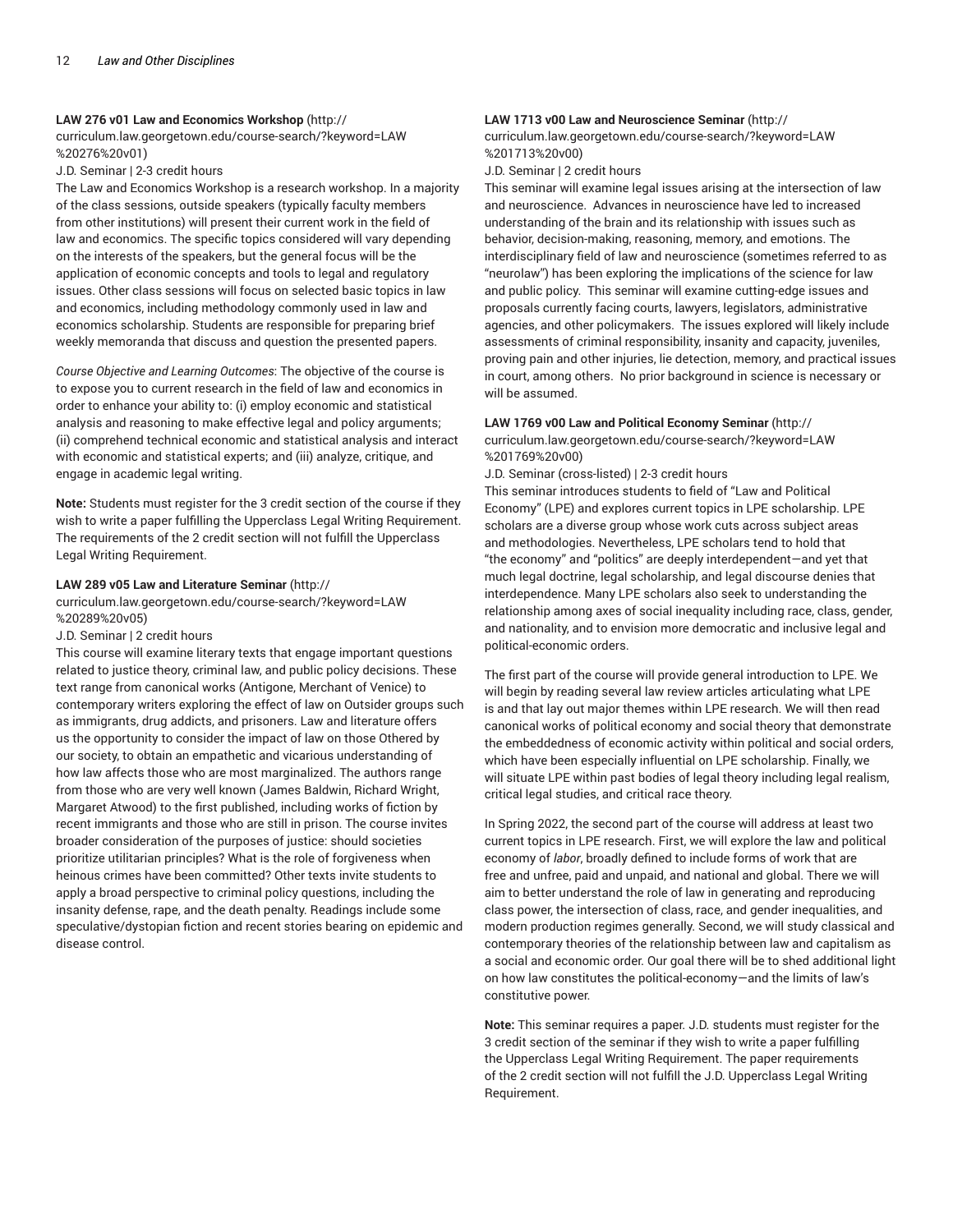#### **LAW 1470 v00 Law and Rhetoric Seminar** (http://

curriculum.law.georgetown.edu/course-search/?keyword=LAW %201470%20v00)

J.D. Seminar (cross-listed) | 2-3 credit hours

This seminar explores the interaction between law and rhetoric. It begins by examining a variety of rhetorical methods or perspectives for evaluating how language persuades legal audiences. Weekly assignments include posting a short response to the reading. Students will also be assigned to working groups that present on and lead discussion of the assigned reading for one class during the semester. To satisfy the writing requirement, students will select one or more rhetorical perspectives to analyze and evaluate a legal artifact—judicial opinion, trial or appellate brief, oral argument transcript, etc.—of their choice. Students should leave this course with a broader understanding of how language functions in the law, a better appreciation for its power, and the ethical implications for lawyers in their role as advocates.

**Prerequisite:** Legal Practice: Writing and Analysis.

**Note:** Professor permission is not required.

#### **LAW 1722 v00 Lawyers as Leaders** (http://

curriculum.law.georgetown.edu/course-search/?keyword=LAW %201722%20v00)

J.D. Seminar | 1 credit hour

This 1-credit course will explore various ways in which lawyers act as leaders, showcasing the scholarship and work of the Georgetown Law community. The eight classes will take place on Sundays in the fall, from 1 to 2:30 pm. Each session will feature Dean Treanor engaging in a discussion with a faculty member or members about their work across a wide spectrum of issues, from social justice and policing to the role of corporations in our society. Students will read research and materials and submit questions in advance of each session. At the end of the course, students will draft a reflection paper that engages with the research, the class sessions, and their own personal reflections on leadership and their career aspirations and goals.

#### **Course Goals/Student Learning Outcomes**

- Develop critical thinking skills.
- Develop ability to synthesize key ideas across disparate topics.
- Improve analytical and writing skills.

**Note:** Students can participate asynchronously.

This course is open to LL.M. students. LL.M. students should register using the LAWJ course number (LAWJ-1722-05, CRN 39115). This course is mandatory pass/fail and will not count toward the 7 credit pass/ fail limit for J.D. students. **Note for LAWJ-1722-05**: This course will have eight sessions on Sundays, 1:00 p.m. - 2:30 p.m. on the following dates: 9/13, 9/27, 10/4, 10/11, 10/18, 10/25, 11/1 and 11/15. **Note for LAWJ-1722-09**: This section will meet Sundays, 1:00 p.m. - 2:30 p.m. on the following dates: 9/13, 9/27, 10/4, 10/11, 10/18, 10/25, 11/1 and 11/15. This section will also meet on Saturday, 10/3 from 10:00 a.m.-12:00 p.m. and from 1:00 p.m. - 3:00 p.m., and on Sunday, 10/4 from 10:00 a.m. -12:00 p.m. This section requires departmental permission to enroll. New F-1 international students will receive priority. To request permission, email lawcentervisa@georgetown.edu. Enrolled students will have until the beginning of the second class session to request a drop by contacting the Office of the Registrar; a student who no longer wishes to remain enrolled after the second class session begins will not be permitted to drop the class but may request a withdrawal from an academic advisor in the Office of Academic Affairs. Withdrawals are permitted up until the last class for this specific course.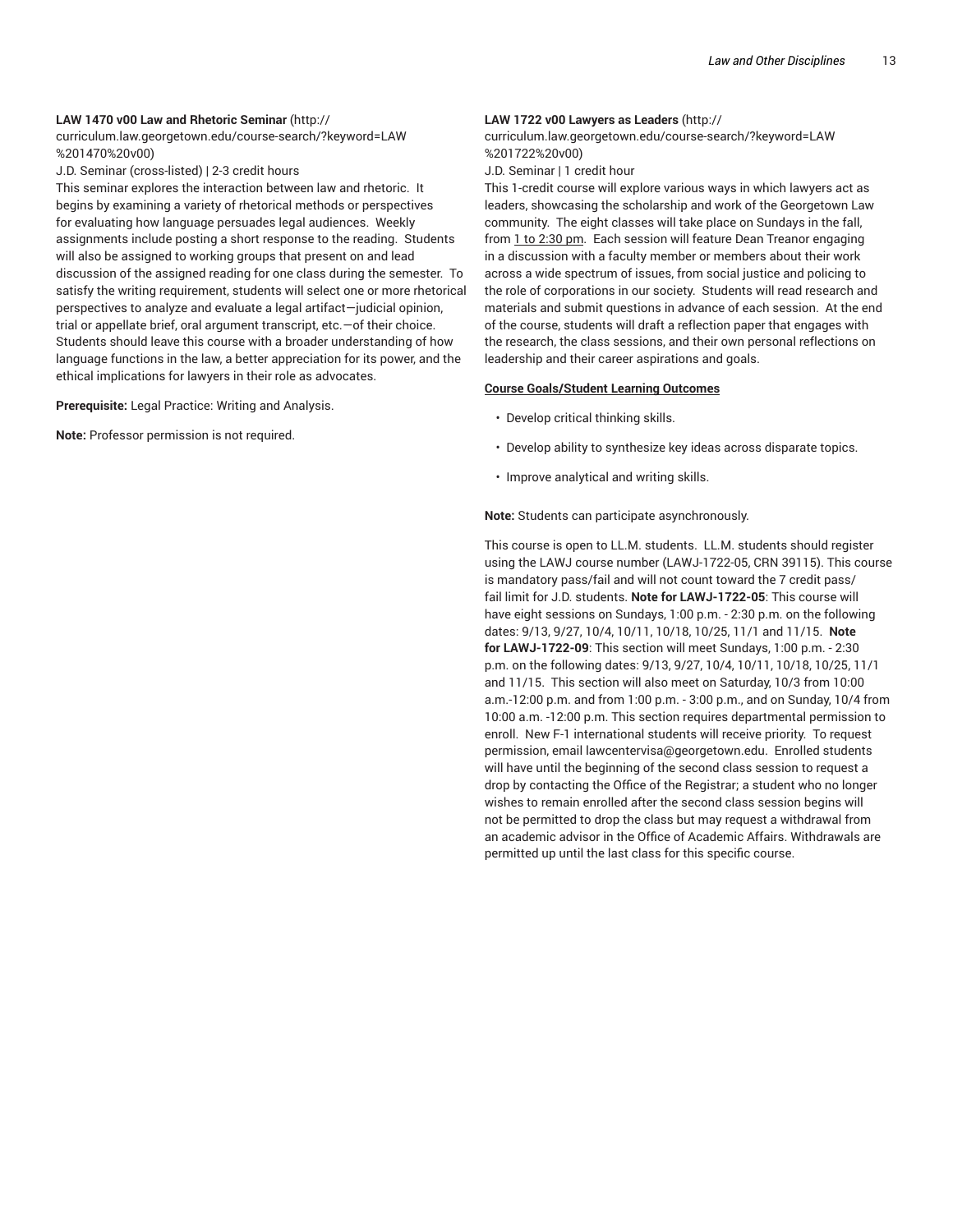#### **LAW 611 v13 Legal Innovation: Designing Human-Centered Solutions**

**to Challenges in Law** (http://curriculum.law.georgetown.edu/coursesearch/?keyword=LAW%20611%20v13)

J.D. Seminar | 1 credit hour

This Week One, project-based simulation course is designed for students who want to learn methods and processes to create new and effective solutions to challenges in the legal industry. Working in teams of four, students will re-imagine how we can deliver some aspect of legal services. To do this, we will bring together principles from design thinking, business strategy, and behavioral science.

Some examples of legal design challenges that teams may take on:

*How might we reduce the rate of default in landlord-tenant court?*

*How might lawyers in firms improve the billing process for clients?*

*How might we improve the likelihood that consumers will read, understand, and respond to a product recall notice?*

*How might we help qualifying pro se litigants take advantage of free filing policies in D.C. Superior Court?*

Over four fast-paced, intense days, teams will: map out and study the problem, sketch out competing ideas, turn your ideas into testable prototypes, and validate the key elements you will need if your idea is going to work. At the end of Week One, you will pitch your proposed solution to a key influencer in the legal industry.

**Note:** This course is mandatory pass/fail, and does NOT count against the 7-credit pass/fail limit for J.D. students.

This optional, elective course is for first-year J.D. students only, who will enroll via the Live Registration process. ATTENDANCE AT ALL CLASS SESSIONS IS MANDATORY. All enrolled and waitlisted students must be in attendance at the start of the first class session in order to be eligible for a seat in the class and must attend each class session in its entirety. For more information, please see the Week One website (https://www.law.georgetown.edu/experiential-learning/simulations/ first-year-week-one-simulations). Due to the intensive nature of the course, the small-group, team, and individual work that is involved, and the preparation that is necessary to ensure a positive student experience, students who wish to drop the course after they have accepted a seat must drop by **Monday, November 30, 2020 at 3:00 p.m.** After that point, students must receive permission from both the course professor and Assistant Dean for Experiential Education to drop the course. Permission will only be granted when remaining enrolled in the course would cause significant hardship for the student. Students who are enrolled but do not attend the first class session will be withdrawn from the course.

#### **LAW 315 v00 Literacy and Law Seminar** (http://

curriculum.law.georgetown.edu/course-search/?keyword=LAW %20315%20v00)

J.D. Seminar | 2 credit hours

In this seminar, we use children's literature and participatory methodology to explore the relationships between law and literacy simultaneously as we bring to the surface fundamental principles of law, justice, and democracy. We do this using a dynamic, experiential approach, with examples from children's literature, children's writing, and learnercentered teaching methodology and a combination of readings, interactive seminars, and placements involving weekly reading with emergent readers. We examine learning theories and practices regarding emergent literacy and discuss their legal, educational, and social implications. Readings are drawn from law, educational theory and practice, and children's literature. We explore the variety of learning approaches that now inform literacy instruction in America. Legal implications to be considered include restrictions on literacy due to historical oppression and educational disadvantage, equal protection and diversity, freedom of speech, school finance, discipline, gender, and English as a second language. We also focus on the relationship between interactive, experiential learning, civic skills, and the democratic process.

Students are required to spend at least one hour per week working with an emergent reader. The placement may be a literacy program at a local school or center (e.g., the Early Learning Center at Georgetown Law), or some other arrangement of a participant's choice, approved by the instructors (e.g., siblings, relatives, or parents/grandparents). The reading sessions may be conducted in person or online. Writing requirements include both a monthly 5-page journal and a short paper. The paper may be a conventional paper or, the more frequent choice, the writing of a children's book that integrates legal and educational issues and which is accompanied by a short analytical essay describing the book's connections between literacy and law. Please contact the professors for more information.

#### **LAW 1426 v00 Medical Malpractice Seminar** (http://

curriculum.law.georgetown.edu/course-search/?keyword=LAW %201426%20v00)

J.D. Seminar (cross-listed) | 2-3 credit hours

This seminar focuses on the empirical literature on medical malpractice, medical malpractice litigation, and tort reform. We will cover physician and institutional liability, health care quality and medical error, the economics of litigating medical malpractice cases, the market for representation, the causes of malpractice crises, and the effect of the reforms that have resulted (and been proposed).

**Note:** This seminar requires a paper. J.D. students must register for the 3 credit section of the seminar if they wish to write a paper fulfilling the Upperclass Legal Writing Requirement. The paper requirements of the 2 credit section will not fulfill the J.D. Upperclass Legal Writing Requirement.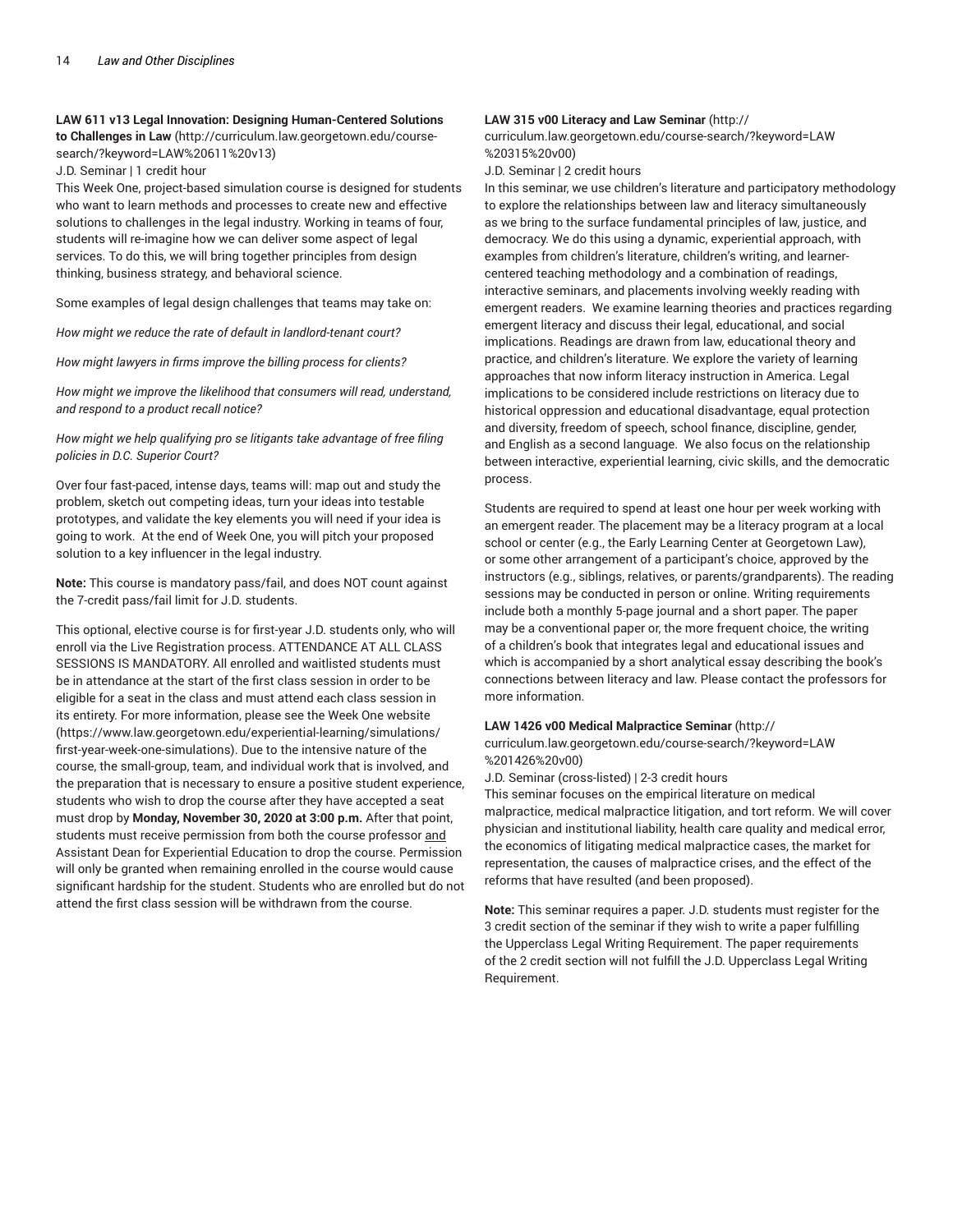#### **LAW 331 v01 Nationalisms, States, & Cultural Identities Seminar**

(http://curriculum.law.georgetown.edu/course-search/?keyword=LAW %20331%20v01)

J.D. Seminar (cross-listed) | 2-3 credit hours

This seminar is about the phenomena of national and cultural identity formation within states and non-state groups (ethnic, racial, regional, religious, cultural, tribal) and the roles played by law and culture in defining and distributing membership in a collective or "national" community. The course material will provide a foundation in political theories of nationalism and will focus on two different forms of contemporary nationalism: the rise of a new American and predominantly white nationalism (since the 2016 election) and a non-US example of a sovereignty or self-determination movement (such as the Catalan independence movement in Spain). Along the way we will discuss additional and alternative forms of belonging and exclusion, such as monuments and memory, statelessness and diaspora, and postcolonial and cosmopolitan forms of citizenship. This interdisciplinary and comparative seminar is geared toward better understanding how law and culture are used to divide and unify diverse populations, and exploring how democratic, heterogeneous states and communities might find common purpose.

**Note:** FIRST CLASS ATTENDANCE IS MANDATORY. Enrolled students must be in attendance at the start of the first class session in order to remain enrolled. Waitlisted students must be in attendance at the start of the first class session in order to remain eligible to be admitted off the waitlist.

This seminar requires a paper. J.D. students must register for the 3 credit section of the seminar if they wish to write a paper fulfilling the Upperclass Legal Writing Requirement. The paper requirements of the 2 credit section will not fulfill the J.D. Upperclass Legal Writing Requirement.

**LAW 1217 v00 Persuasion** (http://curriculum.law.georgetown.edu/ course-search/?keyword=LAW%201217%20v00)

#### J.D. Seminar | 2 credit hours

The objective of this course is to build practical persuasion skills. The course is skills-oriented. We will examine techniques of persuasion from classical rhetoric to what modern scientific research tells us about perception, memory, emotion, logic, and how we *really* make decisions. We will apply this information to improve your presentation skills in multiple ways. By the end of the course, you should feel that you are more effective at public speaking and presentation. You should also feel more comfortable and confident speaking publicly. I hope that you will develop practical checklists of what works and what doesn't and use this information to refine your own personal presentation style. This course will provide you tools to better organize and present your arguments in a more persuasive manner based on how your audience thinks. We will investigate your (students') and my (instructor's) biases, values and beliefs, and perceptions as factors in persuasion. There will be several inclass participation exercises (come as you are, no preparation required), two short presentations, and a brief and oral argument. The course requirements are: participate in the in-class exercises and presentations; maintain a concise journal of your reactions to the materials presented each class session and how you could use them; and practice your presentation skills based on the techniques we will study. There are no prerequisites for this course.

### **LAW 508 v02 Policy Clinic (Harrison Institute for Public Law)** (http:// curriculum.law.georgetown.edu/course-search/?keyword=LAW %20508%20v02)

J.D. Clinic | 8 or 14 credit hours

Students in the Policy Clinic provide services to make democracy work several policy themes. Recent projects include:

- *Community equity* Combat gentrification and displacement in lowincome communities of color, develop a community support fund, develop a community resilience hub.
- *Health and food* Organize a consortium to improve working conditions in university food supply chains, expand access to oral health services, reinvent a better food chain for institutions (universities, hospitals, schools, and shelters), analyze social determinants of health (housing, food security, etc.) for state health officials.
- *Labor and human rights* Organize a consortium to improve working conditions in university food supply chains (same as health above), protect worker rights in global supply chains for the FIFA World Cup and other mega-sporting events.
- *Trade and climate* Develop mutually supporting climate and trade policies, develop options for international cooperation on climate policies through "climate clubs," recommend strategies to decarbonize steel production without violating WTO rules, and identify strategies for reducing greenhouse gas emissions while preserving manufacturing jobs.

Please see the Policy Clinic website (https://www.law.georgetown.edu/ experiential-learning/clinics/the-policy-clinic-climate-health-food-humanrights-and-trade-harrison-institute) for more detailed information about the program.

For registration-specific supplemental materials, please see the Policy Clinic PDF (https://georgetown.app.box.com/s/ dsfc8dup44kjfwxk6pmyyinjw77fqz04).

For information about clinic registration generally, please see the Clinic Registration Handbook (https://georgetown.box.com/s/ y9f8wg3jvqcuynevip3ytyrl6nj9pyv6).

Learning outcomes for this clinic: Students are supervised, evaluated and graded on three skill sets, each of which has specific evaluation criteria in the Policy Clinic Operations Guide. (https://www.law.georgetown.edu/ wp-content/uploads/2022/04/2021-22-Policy-clinic-operations-8-12-21 v3.docx)

- 1. *Management and professionalism* includes "managing up" with supervision meetings, initiating self-evaluation, managing effort and deadlines, collaborating, and expectations in a professional culture.
- 2. *Analysis and strategy*  covers legal, policy and strategic analysis. It includes identifying issues that require analysis, learning the context efficiently, using diverse sources to avoid bias, explaining analytic methods, using a logical framework, and drawing conclusions that meet client needs.
- 3. *Communication, writing and speaking*  includes organizing documents and presentations, meeting audience needs for context and decisionmaking, relating analysis through stories and examples, presenting visual information, and editing for plain language, clarity, and English style.

**Recommended:** Legislation and Administrative Law. Also, for climate projects: Local Government Law; and for trade or human rights projects: International Law I, International Trade (various titles), World Trade Organization: Law, Policy and Dispute Settlement, and International Human Rights.

**Mutually Excluded Courses:** Students may not concurrently enroll in this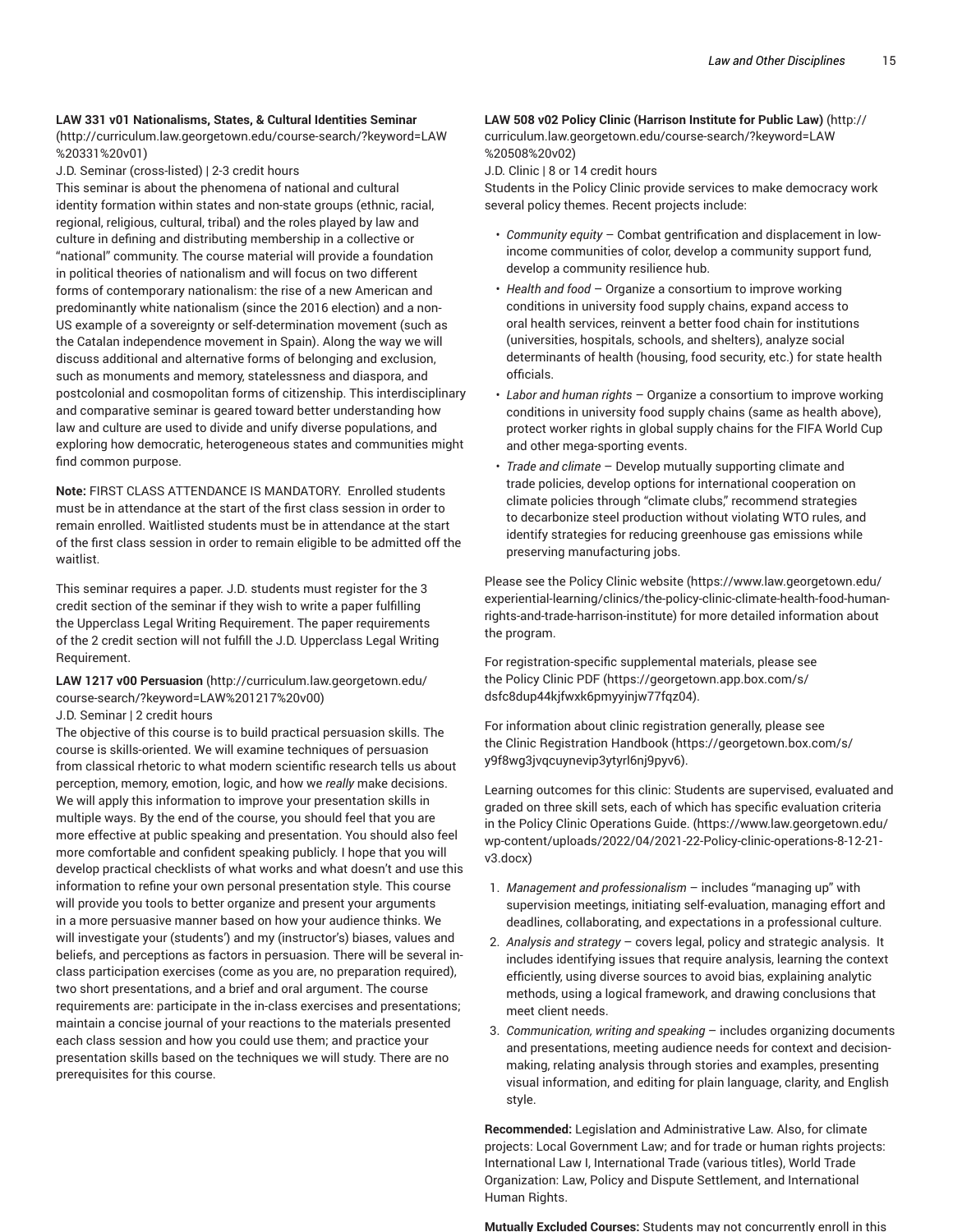**LAW 1315 v00 Privacy Legislation: Law and Technology** (http:// curriculum.law.georgetown.edu/course-search/?keyword=LAW %201315%20v00) (Project-Based Practicum) J.D. Practicum | 5 credit hours **Cross-Listed:** JD and MLT Programs

In a project-based practicum course, students participate in a weekly seminar and work on a project under the supervision of their professor. This project-based practicum course will focus on privacy policy. Students will participate in a two hour/week seminar and carry out 15 hours/week of project work under the direction of the course professor.

**SEMINAR:** The aim of this practicum is to have law students and Master of Law and Technology (MLT) students jointly explore in-depth current issues in privacy policy and to propose policy solutions in the form of legislation that could be adopted by state governments. Our goal is to foster an environment that permits law students interested in a career at the intersection of law and technology to work with technology students on current issues of real gravity to (a) become literate in the technology that drives privacy issues; (b) learn to work with experts from different disciplines; and to (c) learn to work collaboratively with technologists on issues with important technological dimensions.

**PROJECT WORK:** The practicum will pair law students and MLT students in interdisciplinary teams, each likely consisting of two law students and one MLT student.

Each team will be assigned a specific question of public policy, and over the course of the semester the team will be responsible for preparing a detailed legal assessment of the policy question, the technological frameworks and challenges associated with the policy question, and formulating policy and technological recommendations to address the question in the form of draft state legislation. Among the kinds of questions that students may be asked to address are the following: (a) new, invasive forms of workplace and employee tracking; (b) commercial and police use of face recognition technology; and (c) state efforts to severely restrict flows of local and state government data to Immigration and Customs Enforcement (ICE).

**Prerequisite:** J.D. students must complete the required first-year program prior to enrolling (part-time and interdivisional transfer students may enroll prior to completing Criminal Justice, Property, or their first-year elective).

**Strongly Recommended:** Information Privacy Law with either Professor Julie Cohen, Professor Paul Ohm or Professor Marc Rotenberg.

**Mutually Excluded Courses:** Students may not concurrently enroll in this practicum course and a clinic or another practicum course. Students may concurrently enroll in this practicum course and an externship.

**Note:** This practicum may be suitable for evening students who can commit to attending class and participating in 15 hours/week of project work.

This is a five-credit course. Two credits will be awarded for the two-hour weekly seminar and three credits will be awarded for approximately 15 hours of project work per week, for a minimum of 11 weeks. Both the seminar and the project work will be graded. Students who enroll in this course will be automatically enrolled in both the seminar and project components and may not take either component separately. After Add/ Drop, a student who wishes to withdraw from a practicum course must obtain permission from the faculty member and the Assistant Dean for Experiential Education. The Assistant Dean will grant such withdrawal requests only when remaining enrolled in the practicum would cause significant hardship for the student. A student who is granted permission to withdraw will be withdrawn from both the seminar and project components. Default attendance rule for all practicum courses (unless

#### **LAW 1520 v00 Race to Risk Assessment** (http://

curriculum.law.georgetown.edu/course-search/?keyword=LAW %201520%20v00)

J.D. Seminar | 2-3 credit hours

This seminar will examine how the law historically and

contemporaneously constructs race in America, focusing in particular on the way race has been used (and abused) in the criminal justice system in supposedly scientific methods for measuring risk. We will begin the seminar by examining the explicit constructions of race, including naturalization cases from the 19th and 20th centuries, as well as more notable cases, such as *Dred Scott* and *Plessy*, involving restrictions on the rights of enslaved and formerly enslaved Black Americans. We will then turn our attention to constructions of race in the wake of *Brown v. Board of Education*, particularly the rise of 'colorblind' interpretations of the Equal Protection Clause, which limit legal interventions and remedies to incidents of intentional racist acts, rather than facilitating remedies to address systemic manifestations of racial hierarchy.

In the second half of the seminar, we will turn our attention to the criminal justice system and how the colorblind doctrine has facilitated the use of crime as a proxy for race. Specifically, we will examine how risk assessments--predictions of a defendant's future dangerousness or risk to public safety--can participate in and obfuscate continued constructions of race under the law, and efforts at the local, state, and national levels to ensure these predictions do not replicate the biases we have come to associate with our system of criminal justice.

#### **Learning Objectives:**

Students will learn how the courts have traditionally been called upon to define race, how these constructions persist into the present, and how interpretations of the Constitution as 'colorblind' can obfuscate courts' continued role and involvement in these constructions. By turning our attention to the criminal justice system, students will be able to assess the nexus between the colorblind rhetoric of the courts and mass incarceration. Students will leave the seminar with substantive knowledge of: the federal Bail Reform Acts of 1966 and 1984, the responsibility of judges to "predict" whether people charged with crimes are a risk to public safety, and increasing concerns from the public regarding the role such predictions play in continued constructions of race.

Beyond the knowledge gained from exploration of the aforementioned laws and cases, students' should depart the seminar with a healthy skepticism of the law as inherently neutral or unbiased. Further, through robust class discussion and satisfaction of the writing requirement, students will sharpen their analytical skills, as well as their ability to clearly and concisely articulate themselves in verbal and written formats.

**Note:** This course requires a paper. Students must register for the 3 credit section of this course if they wish to write a paper fulfilling the J.D. Upperclass Legal Writing Requirement. The paper requirements of the 2 credit section will not fulfill the J.D. Upperclass Legal Writing Requirement.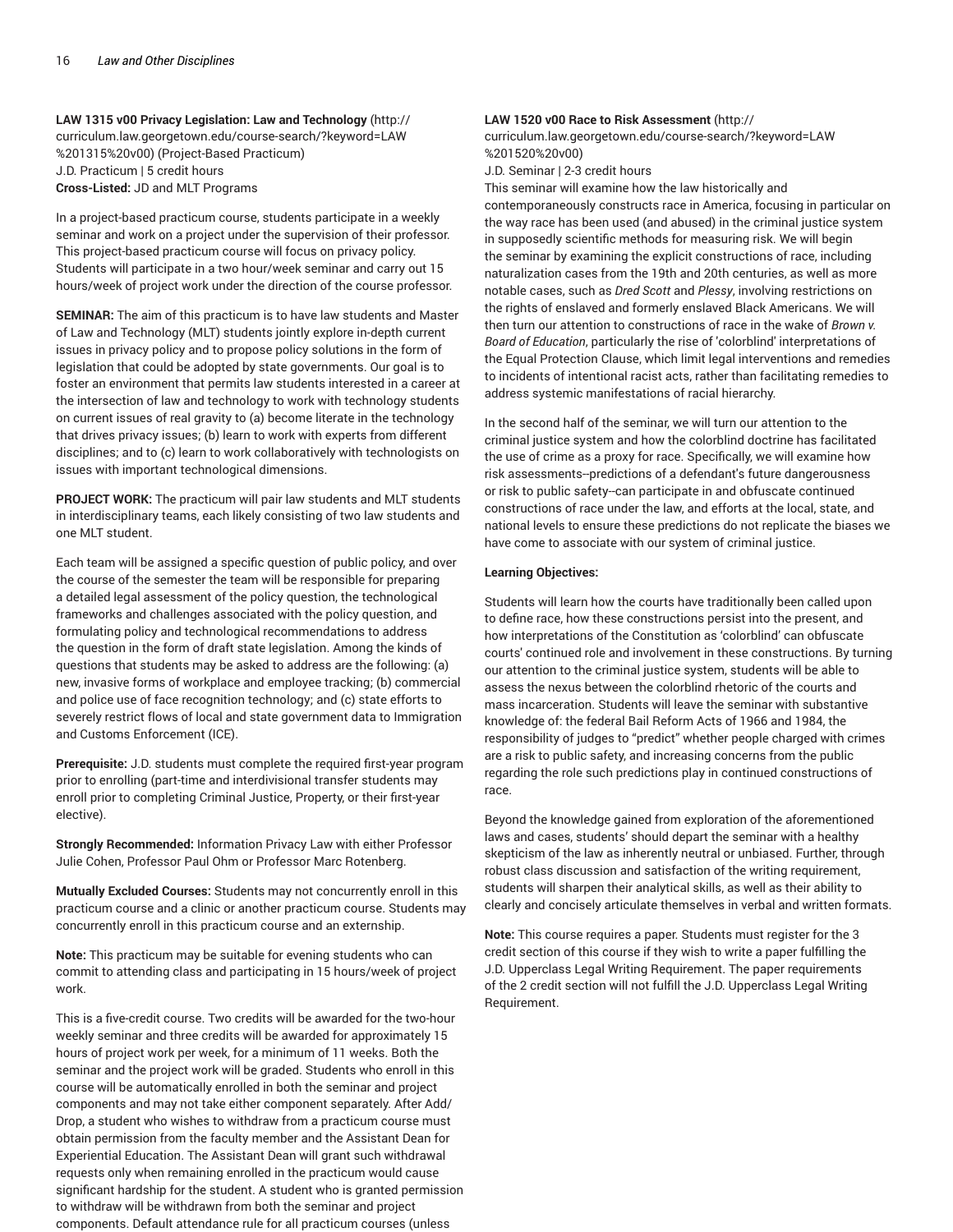## **LAW 1719 v00 Race, Law, and Inequality Seminar** (http://

curriculum.law.georgetown.edu/course-search/?keyword=LAW %201719%20v00)

J.D. Seminar | 2-3 credit hours

The deaths of black men and women at the hands of white police officers in places like Ferguson, Missouri, New York City, North Charlestown, South Carolina, and Baltimore has launched a conversation about race in the United States unlike any we have seen in recent decades. Recent debates have focused on racial bias, discrimination and disadvantage, but have largely ignored the effects of law in the racial inequality context.

This course looks to correct that omission. It offers students an opportunity to explore the ongoing role that law plays in both shaping notions of race and in fostering structural racial inequality in the United States. Launching an inquiry that emphasizes history, as well as scholarly critique and social science insights, the course invites students to consider the racial contours and function of law in a host of contexts, including criminal justice, education, family, and housing.

**Note:** J.D. students must register for the 3 credit section of the seminar if they wish to write a paper fulfilling the J.D. Upperclass Legal Writing Requirement. The paper requirements of the two-credit section will not fulfill the J.D. Upperclass Legal Writing Requirement.

#### **LAW 1389 v00 Racial Capitalism and American Law Seminar** (http:// curriculum.law.georgetown.edu/course-search/?keyword=LAW %201389%20v00)

J.D. Seminar | 2-3 credit hours

This course explores the ways in which American law is implicated in histories of racialized differentiation, subordination, expropriation, and exploitation. Beginning with histories of colonial settlerism, native dispossession, and black bondage, this course will explore the distinctly racial character of capital accumulation, in the United States and now globally. We continue though the revolutions of emancipation, racial segregation, and selective migration, to understand the racialized patterns of economic inequality rooted in our present. Though the readings assigned in this course have been selected to provide students with a richly historical framework for understanding contemporary crises, students are encouraged to introduce questions that concern them most immediately. Students are also encouraged to think critically across intersections of race, class, gender, and sexuality.

There are no prerequisites for this class, but students should be prepared to engage with variety of materials, not limited to legal cases or statutes. Students will be introduced to foundational essays in the critical legal tradition, as well as emerging interdisciplinary scholarship in postcolonial studies, critical indigenous studies, black radicalism, ethnic / American studies, and feminist / queer studies.

Students will be expected to draft short weekly reflections, to participate in leading our seminar discussion at least once during the semester, and to submit a final paper on a topic of their own choosing.

**Note:** THIS COURSE REQUIRES PROFESSOR PERMISSION TO ENROLL. Please email Professor Munshi (skm67@georgetown.edu) and her assistant Maya Krishnan (maya.krishnan@georgetown.edu) by Wednesday, June 8, 2022 with a copy of your CV and a short statement of interest (1 page or less). Please include whether you want to take the course for 2 or 3 credits. After the June 8 application deadline, students will be admitted into open seats on a rolling basis.

J.D. students must register for the 3 credit section of the seminar if they wish to write a paper fulfilling the J.D. Upperclass Legal Writing Requirement. The paper requirements of the two-credit section will not fulfill the J.D. Upperclass Legal Writing Requirement.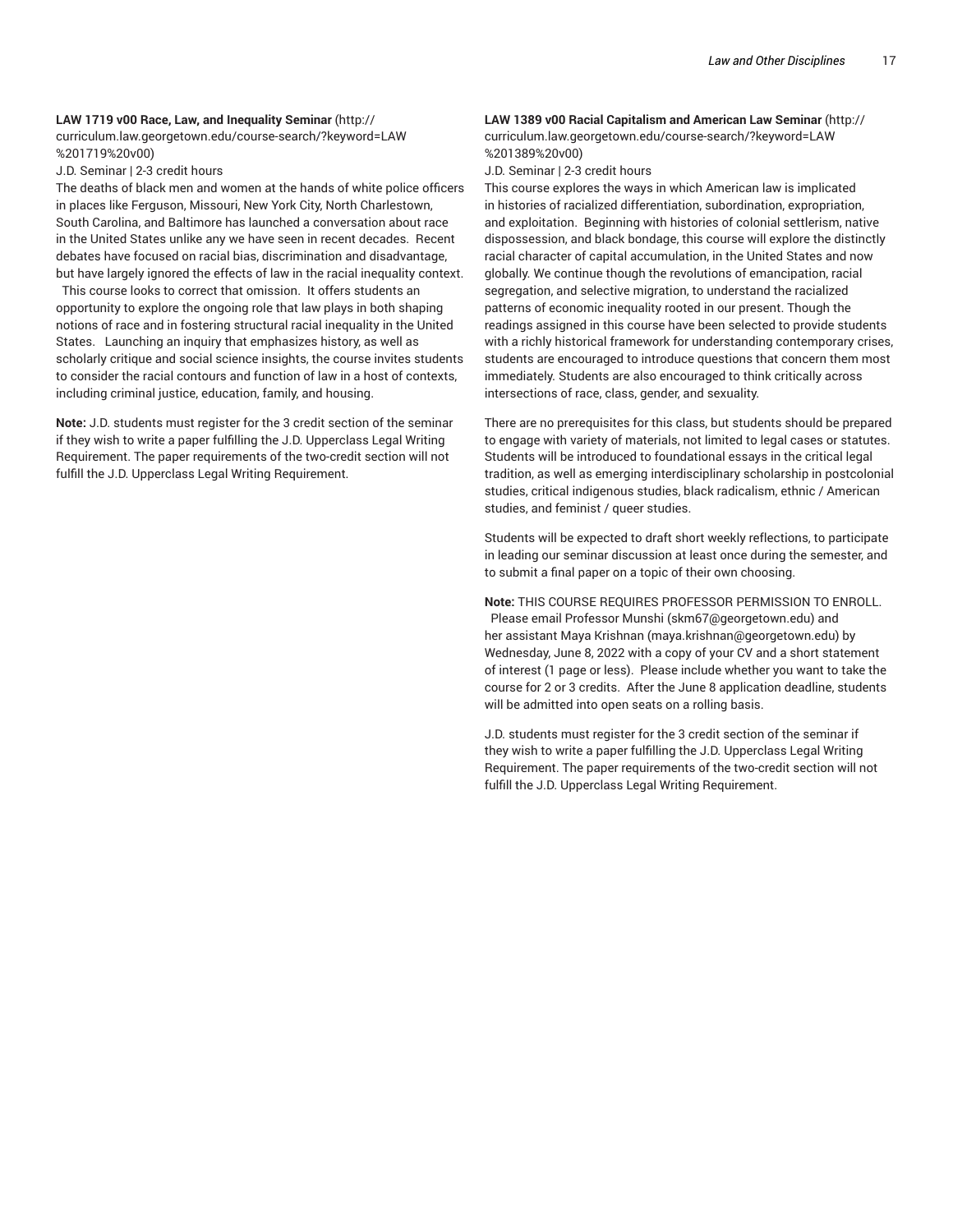#### **LAW 1718 v00 Real Estate Development Seminar** (http://

curriculum.law.georgetown.edu/course-search/?keyword=LAW %201718%20v00) J.D. Course | 2 credit hours Guest Lecturers:

Brandon Rule, Rule Enterprises

Feras Qumseya, Folger-Pratt

David Bramble, MCB Real Estate

This course teaches the fundamentals of real estate development with considerable emphasis on problem solving and real time engagement of potential development sites. Across the semester, students acquire practical knowledge of the stages of real estate development, as well as the laws and deal structures pertinent to a range of mixed income/mixed use development.

Students whose projects show promise may have the opportunity to join interested professional development teams as interns, continuing their learning experience and involvement on this and/or other projects.

#### **Learning Goals**

Through class readings, in-class exercises, and guest lectures, students learn to

- 1. Identify problems and solutions at various stages of the development process: 1) creating and refining a development idea, 2) site selection, evaluation, and control, 3) development and entitlement, 4) construction and tenant occupancy and 5) management of the built project.
- 2. Navigate the deal structure and most common legal issues in mixed income/mixed use development
- 3. Research the preliminary feasibility of potential sites and construct a pro forma to analyze business feasibility of those sites
- 4. Prepare a short prospectus capturing the essentials of site research and pro forma analysis
- 5. Organize and present a 5-7 min. pitch to industry professionals based on prospectus and pro forma analysis

**Recommended:** This course functions like an incubator for those interested in commercial and multi family real estate development. No prior experience or coursework in development, finance, or real estate law is required, but proficiency with Excel and familiarity with general business and finance concepts could be helpful.

**Note:** THIS COURSE REQUIRES PROFESSOR PERMISSION TO ENROLL. Interested students should submit a statement of interest, along with an updated CV to Professor Anthony Cook (mailto:cooka@georgetown.edu (cooka@georgetown.edu)) by 3:00 pm on Monday, September 21, 2020.

## **LAW 1038 v00 Religion and the Work of a Lawyer Seminar** (http://

curriculum.law.georgetown.edu/course-search/?keyword=LAW %201038%20v00)

J.D. Seminar (cross-listed) | 2 credit hours

For some, the ways in which we think about legal questions, and about our own work as lawyers, are related to our religious or spiritual outlook. The seminar will explore the content of that relation, and such questions as: is such a connection appropriate only as a private matter, not to be brought into the evaluation of policy questions or even into conversation, except with one's chosen intimates? Can its importance to our legal thinking be honored in a manner that honors too our political commitment to pluralism and freedom of conscience? What is the difference, if any, between religious and secular sources of values? How may one integrate a religious commitment with a career as a lawyer? This is not a seminar on the law of the First Amendment, although it may affect our understanding of some of the controversies.

This seminar requires a series of short reflection and reaction papers which aim to facilitate thoughtful student participation in seminar discussions throughout the course. The final paper is not a research project, but a short engagement (about 8 pages) with a particular set of issues arising from across the range of topics covered in the course. This course does not satisfy the JD Upper Level Writing Requirement.

**Substantive Goals:** For some, the ways in which we think about legal questions, and about our own work as lawyers, are related to our religious or spiritual outlook. The substantive goal of the seminar is to provide students with the opportunity to explore questions such as: is such a connection appropriate only as a private matter, not to be brought into the evaluation of policy questions or even into conversation, except with one's chosen intimates? Can its importance to our legal thinking be honored in a manner that also honors our political commitment to pluralism and freedom of conscience? What is the difference, if any, between religious and secular sources of values? How may one integrate a religious commitment with a career as a lawyer? This is not a seminar on the law of the First Amendment, although it may affect our understanding of some of the controversies.

This course does not satisfy the JD Upper-Level Writing Requirement.

#### **Skills-oriented goals:**

- 1. This seminar requires a series of short reflection and reaction papers which provide an opportunity for students to hone the art of brief writing for a professional setting. The final paper is not a research project, but a short engagement (6-8 pages) with a particular set of issues arising from across the range of topics covered in the course.
- 2. Reflection papers also aid in preparation for thoughtful student participation in seminar discussions throughout the course, and the further opportunity to hone skills in speaking fluently and comfortably, even about difficult or contentious questions.
- 3. Seminar discussions will not shy away from sensitive, difficult, or even polarizing cultural and religious questions. Frequent breakout groups and exercises in communication aim to help students hone cognitive empathy, a capacity to listen to understand (rather than simply to debate), and agile skills for dialogue across profound difference.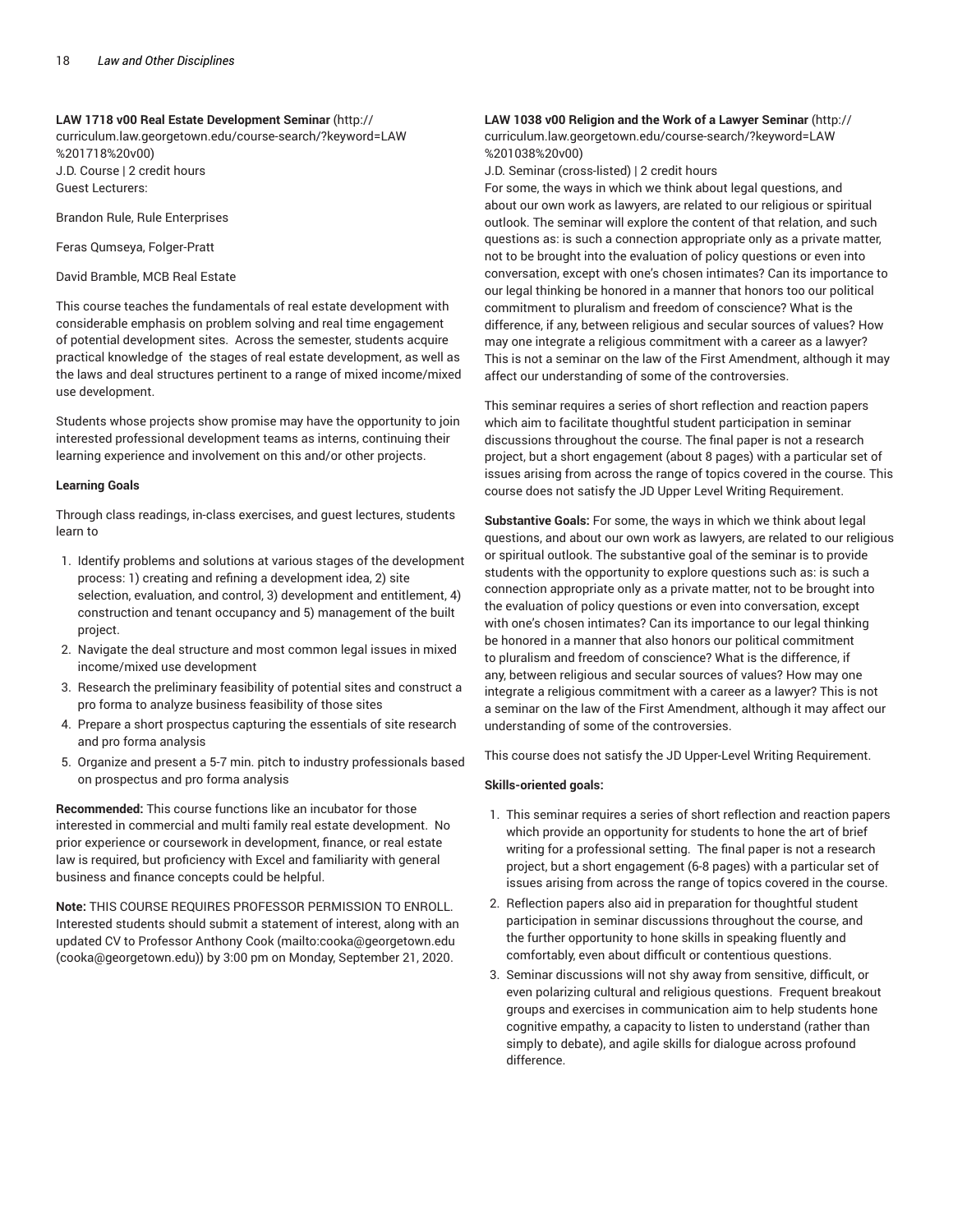#### **LAW 1196 v00 Religion, Morality and Contested Claims for Justice**

**Seminar** (http://curriculum.law.georgetown.edu/course-search/? keyword=LAW%201196%20v00)

J.D. Seminar (cross-listed) | 2 credit hours

This interdisciplinary seminar will examine theories of justice and the relationship between law and morality in light of religious and theological visions of the good life and accounts of order. Materials and discussions will probe questions such as: What are the moral values underlying the law? How does the law achieve justice or fall short of this goal? How can moral judgments be brought to bear, if at all, in modern, secular legal institutions and in the formation of public policies?

Throughout the class we will have opportunities to consider how morality and ideas of justice shape, and are shaped by, contemporary legal problems such as: the legal regulation of sexual activity and marriage, controversies regarding federally mandated health insurance, abortion, euthanasia and physician assisted suicide, immigration, regulation of financial institutions, and/or other issues which emerge as topics of particular student interest.

Particular attention will be paid to understanding methods for dialogue across differing thought systems and disciplines and to developing the skills for communication across claims that would otherwise tend to generate religious and political polarization.

This seminar requires a series of short reflection and reaction papers which aim to facilitate thoughtful and active student participation in seminar discussions throughout the course. This course does not satisfy the JD Upper Level Writing Requirement.

**Substantive Goals:** This interdisciplinary seminar will examine theories of justice and the relationship between law and morality in light of religious and theological visions of the good life and accounts of order. Materials and discussions will probe questions such as: What are the moral values underlying the law? How does the law achieve justice or fall short of this goal? How can moral judgments be brought to bear, if at all, in modern, secular legal institutions and in the formation of public policies? Throughout the class we will have opportunities to consider how morality and ideas of justice shape, and are shaped by, contemporary legal problems.

Recent topics have included: arguments for and against exemptions, public health and religious freedom amidst the COVID-19 pandemic, euthanasia and physician assisted suicide, migration, environmental justice, and other issues which emerge according to student interest.

This course does not satisfy the JD Upper-Level Writing Requirement.

#### **Skills-oriented goals:**

- 1. This seminar requires a series of short reflection and reaction papers which provide an opportunity for students to hone the art of brief writing for a professional setting. For J.D. and L.L.M. students, the final paper is not a research project, but a short engagement (6-8 pages) with a particular set of issues arising from across the range of topics covered in the course.
- 2. Reflection papers also aid in preparation for thoughtful student participation in seminar discussions throughout the course, and the further opportunity to hone skills in speaking fluently and comfortably, even about difficult or contentious questions.
- 3. Seminar discussions will not shy away from sensitive, difficult, or even polarizing cultural and religious questions. Frequent breakout groups and exercises in communication aim to help students hone cognitive empathy, a capacity to listen to understand (rather than simply to debate), and agile skills for dialogue even across claims that would otherwise tend to generate religious and political polarization.

#### **LAW 1706 v00 Surveillance and Civil Rights** (http://

curriculum.law.georgetown.edu/course-search/?keyword=LAW %201706%20v00) (Fieldwork Practicum) J.D. Practicum | 6 credit hours

If you have ever taken advantage of basic government services, your personal information is part of a massive trove of data that local, state and federal agencies share with one another through a variety of overlapping networks, databases and bureaucratic collaboratives. Large corporations also build and sell their own datasets to government agencies, along with powerful technologies -- like face recognition and automated license plate readers -- which operate on that data.

This surveillance infrastructure has been built over the course of the last 30 years, for the most part without any oversight or accountability, let alone transparency to the public. At the same time as we seem to be arriving at a moment of socio-political consensus about the need to fundamentally rethink our most brutal systems of social control, we are also on the verge of the total suffusion of these other invisible systems of coercion in our lives.

In this fieldwork practicum, students will be placed at one of several non-profit organizations working to expose and mitigate the impact of mass surveillance on historically marginalized communities. Potential hosts include national, regional and local organizations that focus on surveillance as an aspect of mass deportation and mass incarceration. Projects may include legal and policy research, litigation support, report writing, legislative drafting and analysis, public records requests, and oral advocacy with state and federal policy makers.

Weekly seminars will alternate between case rounds, where students workshop questions and problems drawn from their field work, and discussions based on assigned readings. Assigned readings will focus on (1) substantive legal and policy questions related to surveillance and civil rights, and (2) ethical and political questions related to the practice of law in contexts of social injustice.

Through seminar and fieldwork, students can expect to engage deeply with questions such as:

- Where does the authorization for large scale surveillance by federal immigration authorities come from? Do the Immigration and Nationality Act, the Department of Homeland Security authorizing statutes, or other federal and state surveillance statutes and case law, alone or taken together, actually provide legal grounding for the large scale, warrantless surveillance of immigrant communities?
- What are the civil rights implications of DHS's new mandatory DNA collection policy?
- What are the Fourth Amendment protections for geolocation information post-Carpenter?
- How does information sharing across law enforcement agencies nationwide actually happen and what policy interventions can communities impacted by over policing advocate for?
- What is the extent of the federal government's dependence on corporate surveillance and what are the political implications of that dependence?
- What are some strategies for forcing corporate surveillance companies to disclose information about their products, practices, and contracts?
- What does it mean to lawyer ethically in a context of radical inequality and political corruption?

And students will develop the following skills:

- Creative techniques for researching surveillance technologies and the opaque procurement practices through which they are adopted;
- Persuasive writing for policymakers and a general audience;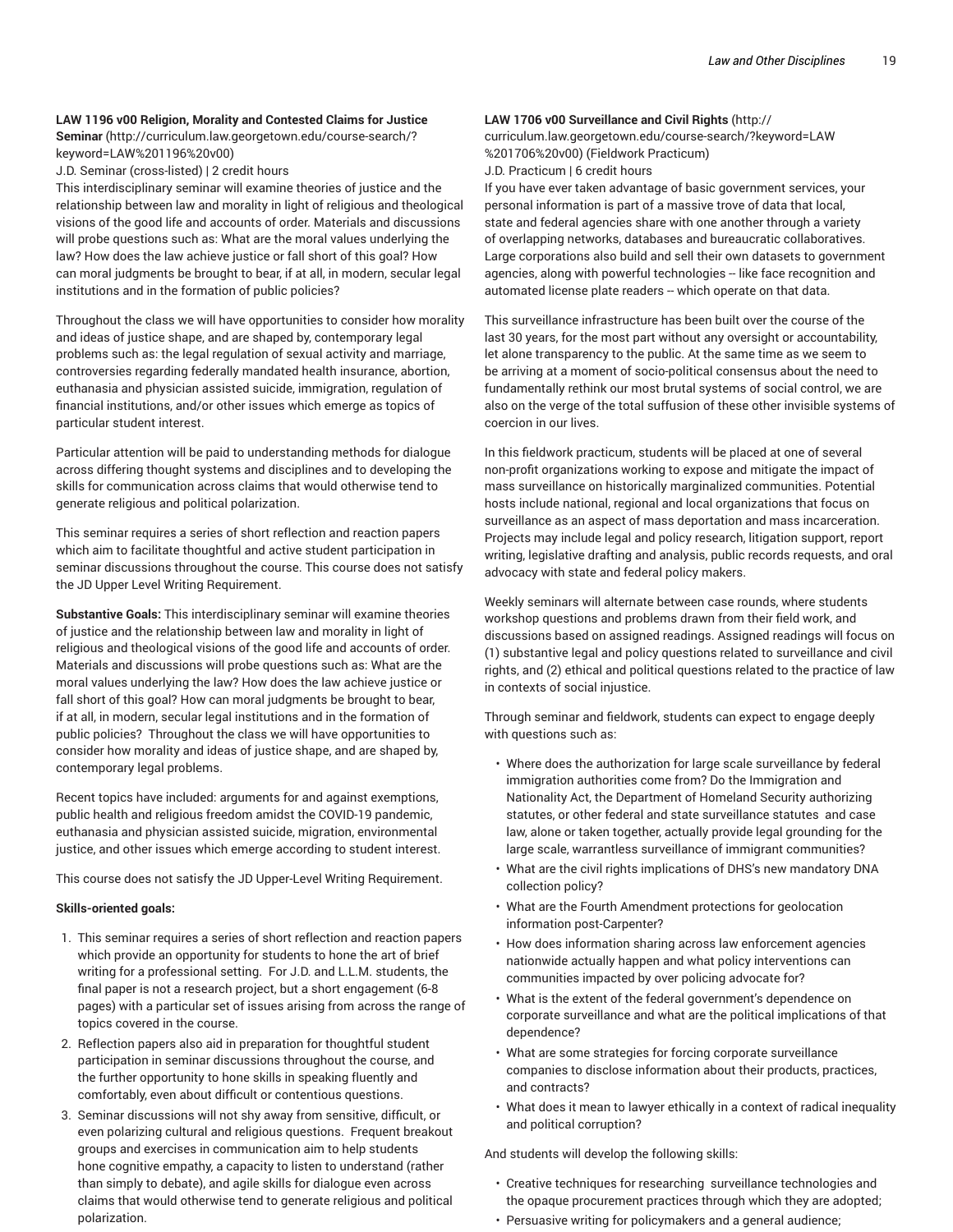#### **LAW 1707 v00 The Color of Surveillance Seminar: Law and History**

(http://curriculum.law.georgetown.edu/course-search/?keyword=LAW %201707%20v00)

J.D. Seminar | 2-3 credit hours

In 2020, the hallmark of surveillance is its ubiquity. Any public discussion of Facebook or the National Security Agency, every edition of the Business or Technology section of any newspaper, all document the inuring, inevitable fact that "everyone is watched."

At the same time, these discourses also tend to be anodyne, ahistorical, and often blind to the realities of race, class, and power. We talk about pervasive surveillance; we rarely discuss its disparate impact, its human toll, or its perseverance across centuries of American history. And that is a deep history. The migration of the English Separatists we know as Pilgrims, the construction of the Southern slave economy, the settlement of Mormons in the American west, the labor struggles of Appalachian coal miners, the Palmer Raids, the return of Black service members from World War I, the internment of Japanese Americans during World War II, and J. Edgar Hoover's surveillance of nearly the entire leadership of the 20th century civil rights movement -- not to mention the boom in post-9/11 surveillance of Muslim Americans -- each of these republicdefining moments reflect an overarching reality: Everyone is watched, but everyone is not watched equally.

This seminar aims to excavate and expose that "color of surveillance." It will also reckon with its consequence: If surveillance is indelibly marked by disparate impact, must we understand privacy to be not just a civil liberty, but also a civil *right*? If surveillance is a tool used to threaten vulnerable people, should we understand privacy as a shield that lets them survive and thrive? If so, the entirety of the post-9/11 National Security Agency and consumer privacy debates must be reevaluated in light of their near-total absence of considerations of disparate impact.

**Note:** This seminar requires a paper. J.D. students must register for the 3 credit section of the seminar if they wish to write a paper fulfilling the Upperclass Legal Writing Requirement. The paper requirements of the 2 credit section will not fulfill the J.D. Upperclass Legal Writing Requirement.

#### **LAW 1526 v00 The Law of Autonomous Vehicles** (http://

curriculum.law.georgetown.edu/course-search/?keyword=LAW %201526%20v00)

J.D. Seminar (cross-listed) | 2 credit hours

Autonomous vehicles are roiling industries as diverse as retail, food delivery, trucking, and personal transportation. Although there is a rising consensus that autonomous, networked cars could save tens of thousands of lives, there is a similar consensus that they also will create tens of thousands of accidents that human drivers would not. Although the technology for autonomous vehicles is already on the roads, the law, ethics, and policy governing these machines is late evolving. This course will examine alternatives for regulating autonomous vehicles, including topics such as which parties should bear responsibility for the actions of autonomous vehicles, how theories of responsibility will change over time, as well as the appropriate modes and agencies of regulation. Paper required.

**Recommended:** Property (or Property in Time), Torts (or Bargain, Exchange and Liability), and Criminal Law.

#### **LAW 610 v00 Week One Teaching Fellows** (http://

curriculum.law.georgetown.edu/course-search/?keyword=LAW %20610%20v00)

J.D. Seminar | 1 credit hour

Week One Teaching Fellows work with faculty to facilitate the firstyear Week One simulation courses offered in January. Fellows will work in teams of two to six fellows for their specific Week One class. More information, including course descriptions, are available on the Week One website (https://www.law.georgetown.edu/experiential-learning/ simulations/first-year-week-one-simulations). Teaching Fellows receive 1 pass/fail credit toward their Spring course load.

Teaching Fellows meet at least twice (see below for information regarding meeting dates) with their faculty in advance of Week One to review the course topic, goals, and simulation structure, and to receive training on their role (readings will be assigned).

Fellows then attend all of the classroom sessions during Week One and assist in facilitating discussion and small-group work of first-year students. For example, fellows may moot students as they prepare for a mock oral argument or client presentation, or play the witness in a key witness interview. Fellows also meet and consult regularly with faculty during the course to discuss student progress and course logistics.

At the conclusion of Week One, all fellows must complete a **6-8 page reaction paper** assessing how the course worked, overall student experience, and how the course could be improved (e.g., legal issues, factual issues, structure of exercise).

**Mutually Excluded Courses:** Students who are enrolled in a Spring semester clinic should determine when any clinical meetings will take place during Week One to ensure there will be no conflict with their responsibilities as a fellow.

**Note:** THIS COURSE REQUIRES PROFESSOR PERMISSION TO ENROLL. Interested students must complete the online Week One Teaching Fellows Application Form which will ask students to, among other items, identify the Week One courses for which they would like to serve as a Teaching Fellow. A resume and a 1-page statement of interest must be provided, as well. The Application Form will be made available to students in the latter half of June 2022. If you have any difficulty accessing the application or have questions about the application process, email lawexp@georgetown.edu.

This course is open to upperclass J.D., LL.M., and S.J.D. students. WEEK ONE COURSE. This course will meet on the following days: Monday, January 9, 2023 through Thursday, January 12, 2023 during the classroom meeting times for the course to which the fellow has been assigned. Additionally, teaching fellows will meet with their professors once in early December 2022 and once in early January 2023 (Dates TBD). Professors may schedule alternative and/or additional trainings as needed. This course is mandatory pass/fail and will not count toward the 7 credit pass/fail limit for J.D. students. This course does **not** count toward the Experiential course requirement. ATTENDANCE AT ALL CLASS SESSIONS AND FELLOW TRAININGS IS MANDATORY. After accepting an offer, the student may drop the course ONLY with the permission of the professor. Permission is granted only where remaining enrolled in the course would cause significant hardship to the student.